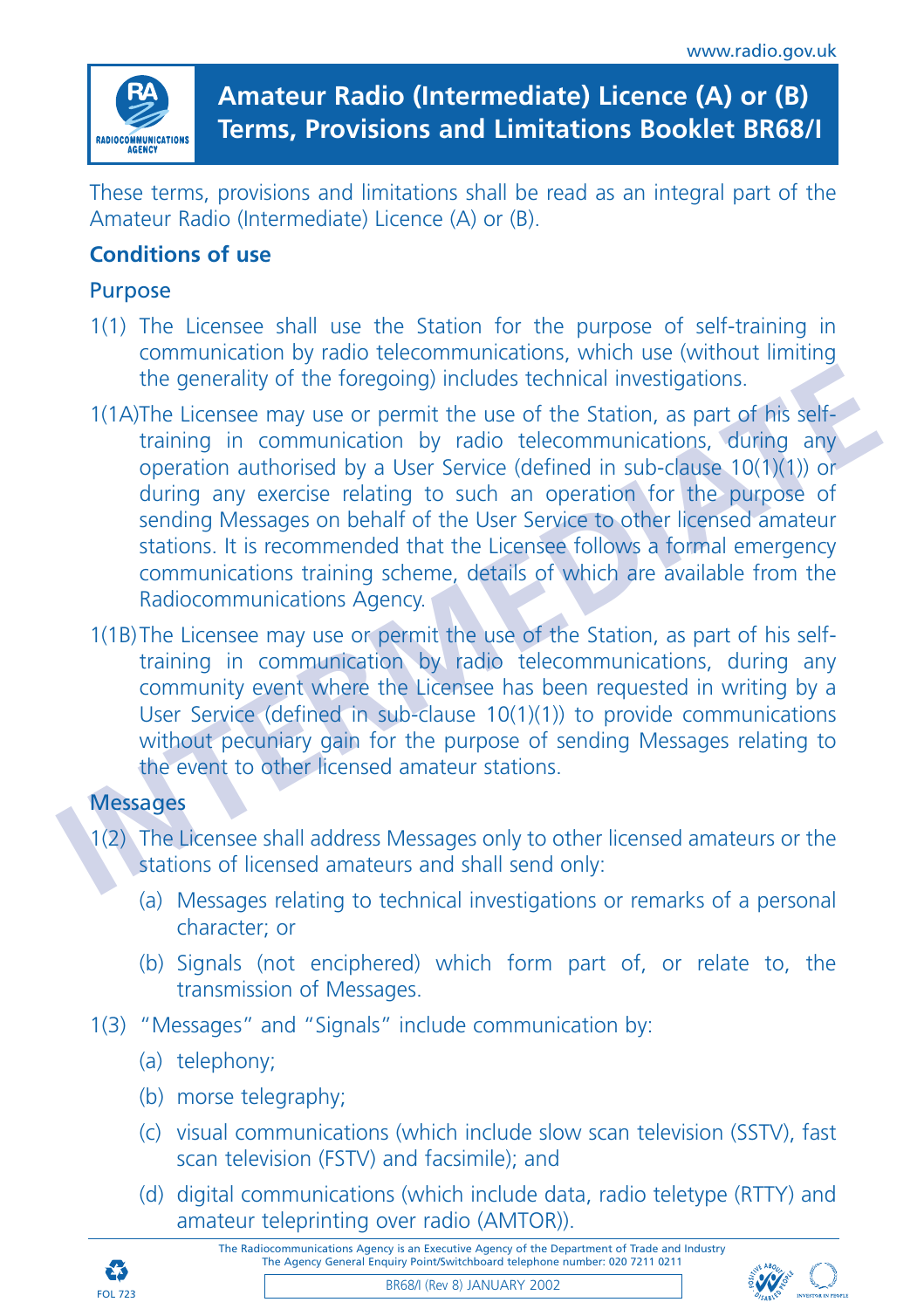- 1(4) Except when conducting enmergency communications on behalf of a User Service, the Licensee may use codes and abbreviations for communications as long as they do not obscure the meaning of, but only facilitate, the communications.
- 1(5) The Licensee may send messages to individual amateurs but shall not send messages (whether directly or for onward transmission by another station) for general reception by licensed amateurs other than:
	- (a) initial calls; or
	- (b) to groups of licensed amateurs as long as communication is first established separately with at least one licensed amateur in any such group; or
	- (c) to licensed amateurs who participate within a net and subject to the identification requirements provided for in sub-clause 7(1A) below; or
	- (d) messages transmitted via a mailbox or bulletin board for reception by all or any licensed amateurs who have the facility to transmit and receive RTTY or data transmissions.
- 1(6) The Licensee shall not transmit such material as music, public broadcasts or speeches.

#### Location

- 1(7) "Station" means the station of the Licensee at the Main Station Address, a Temporary Location or while Mobile, as the case may be.
- 1(8) The Licensee shall operate the Station only:
	- (a) at the Main Station Address ("Main Station Address" means the main station address of the Licensee set forth in the Validation Document);
	- (b) at a Temporary Location ("Temporary Location" means a location, other than the Main Station Address, in the United Kingdom, and in a fixed position);
	- (c) while Mobile ("Mobile" means located in the United Kingdom in any vehicle, as a pedestrian or on any Vessel in Inland Waters).
- 1(9) The Licensee shall give prior written notice to the Secretary of State at the address specified in note (a) to this Booklet of any change in the Main Station Address (or mailing address, if different).

#### **Limitations on use**

- 2(1) The Licensee shall only use:
	- (a) the frequency bands specified in the first column of the Schedule to this Licence subject to the limitations set out in the second column of the Schedule;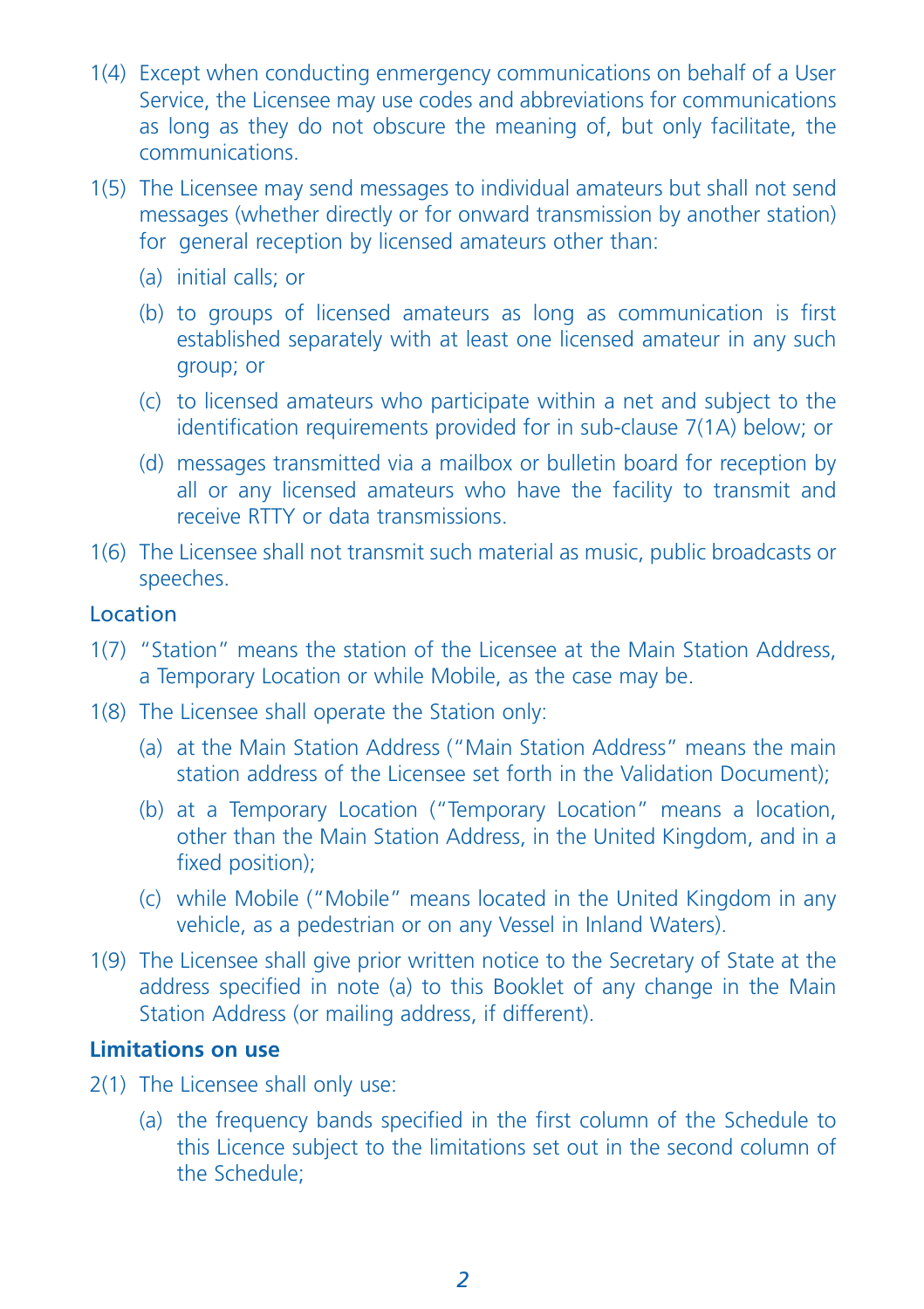- (b) a power relating to such frequency bands not exceeding the maximum specified in the third or fourth column of the Schedule; and
- (c) the types of transmission specified in the fifth column of the Schedule.
- 2(2) If the Licence is an Amateur Radio (Intermediate) Licence (B), then the Licensee:
	- (a) shall transmit only in the frequency bands above 30 MHz specified in the first column of the Schedule;
	- (b) may receive Messages on the frequency bands specified in the first column of the Schedule as long as he transmits only in the bands above 30 MHz specified in the first column of the Schedule.
- 2(3) The Licensee may receive Messages from an overseas amateur or from a UK amateur duly authorised by the Secretary of State on a frequency band not specified in the first column of the Schedule as long as the Licensee transmits only in a band specified in the first column of the Schedule which is authorised under sub-clause 2(1) or (2).

# Unattended Operation

- 2(4) Subject to sub-clause 2(5), the Licensee may conduct the Unattended Operations ("Unattended Operation" means the operation of the Station when unattended by the Licensee) only:
	- (a) of a beacon:
		- (i) in the frequency bands or sub-bands:

1298 MHz to 1299 MHz (Not in N. Ireland and not within 50km of NGR SS 206127 and NGR SE 202577) 10000 MHz to 10125 MHz (not within 50km of NGR SS 206127, NGR SK 985640 and NGR SE 202577) 10400 MHz to 10475 MHz, or

(ii) for the purpose of direction finding competitions, at 1.96 MHz with a bandwidth not exceeding 12.5 kHz, in the frequency bands:

> 28.100 MHz to 28.190 MHz (not within 50km of NGR SK 985640) 28.225 MHz to 28.300 MHz (not within 50km of NGR SK 985640) 28.300 MHz to 28.500 MHz (not within 50km of NGR SK 985640)

with a maximum power not exceeding that specified in the third column of the Schedule which is capable of transmitting the callsign of the Licensee periodically (in accordance with Clause 7) and capable of being switched off within two hours of a demand to close down given by a person authorised by the Secretary of State: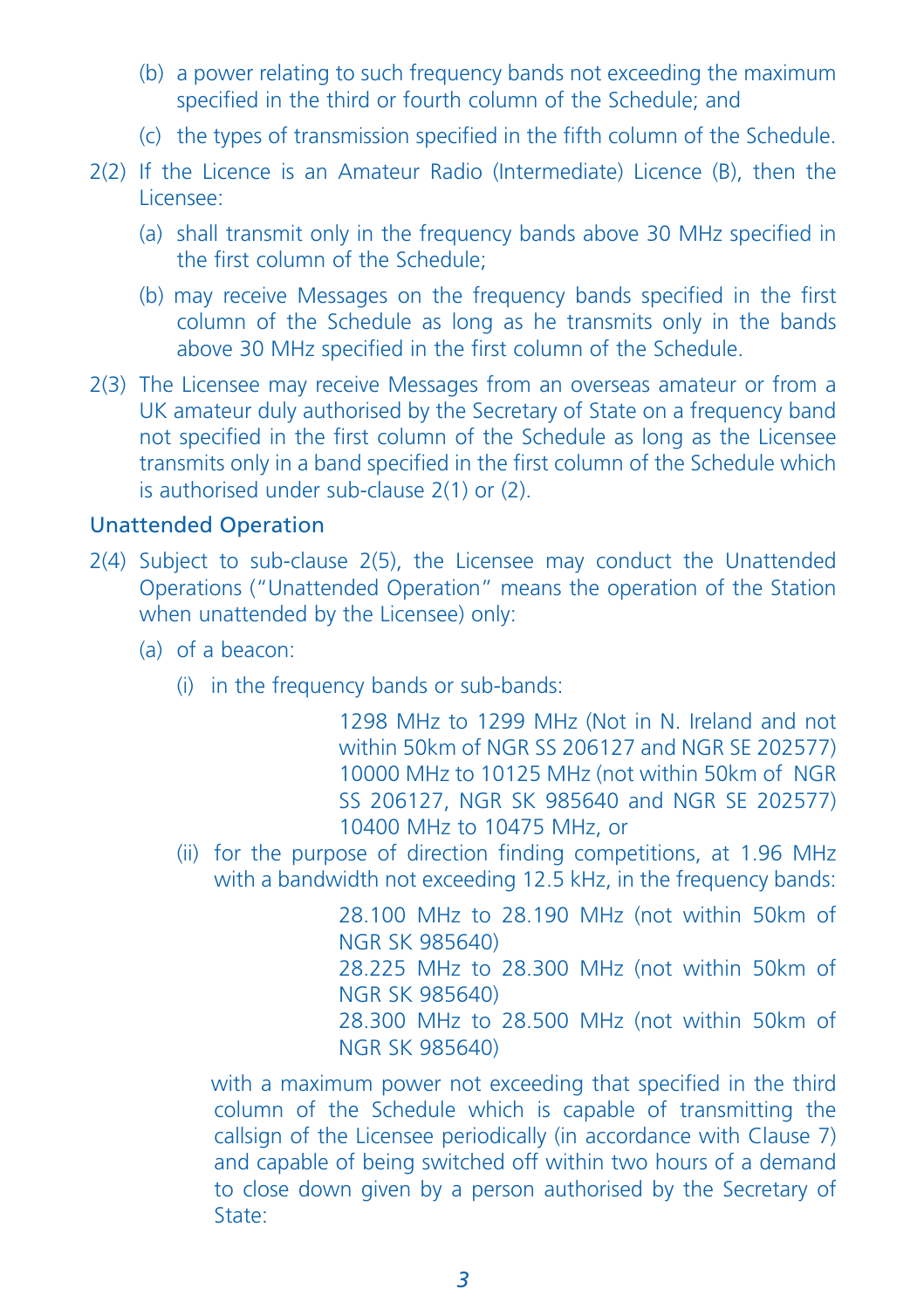(b) of a low power device to control apparatus at the Main Station Address or a Temporary Location by remote control, in the frequency bands or sub-bands:

> 1298 MHz to 1299 MHz (Not in N. Ireland and not within 50km of NGR SS 206127 and NGR SE 202577) 10000 MHz to 10125 MHz (not within 50km of NGR SS 206127, NGR SK 985640 and NGR SE 202577) 10400 MHz to 10475 MHz

with a maximum power of 100mW pip or 10mW pep (See Note (e) to the Schedule) under all reasonably foreseeable operational conditions in such a way that no electromagnetic energy capable of reception by any station or apparatus outside the boundary of the premises in which the Station is situated is emitted from the Station: or

- (c) by digital communications at the Main Station Address or at a Temporary Location:
	- (i) in the frequency sub-band:

50.620 MHz to 50.760 MHz, (not within 50km of NGR SE 202577) or

(ii) in the frequency bands or sub-bands:

144 MHz to 146 MHz (not within 50km of) 1299 MHz to 1300 MHz (Not in N. Ireland and not within 50km of NGR SS 206127 and NGR SE 202577) 10000 MHz to 10125 MHz (not within 50km of NGR SS 206127, NGR SK 985640 and NGR SE 202577) 10400 MHz to 10475 MHz

with a maximum power not exceeding that specified in the third column of the Schedule.

- 2(5) The Licensee shall not conduct the Unattended Operation of a beacon or of digital communications unless he has given at least 7 days' written notice of the location, period of operation, frequency, power (Watts), identity of other users of wireless telegraphy who share the site and shut down procedures to the Operations Manager of the local office of the Radiocommunications Agency in whose area the operation is to take place. The Operations Manager may, before the commencement of operation, prohibit the Unattended Operation or allow the operation on compliance with the conditions which he may specify.
- 2(6) The Licensee is not required to log the operation of a low power device under sub-clause 2(4)(b), although he shall log the operation of the Station in accordance with Clause 6.

### Pulse emissions

2(7) The Licensee shall not use pulse emissions.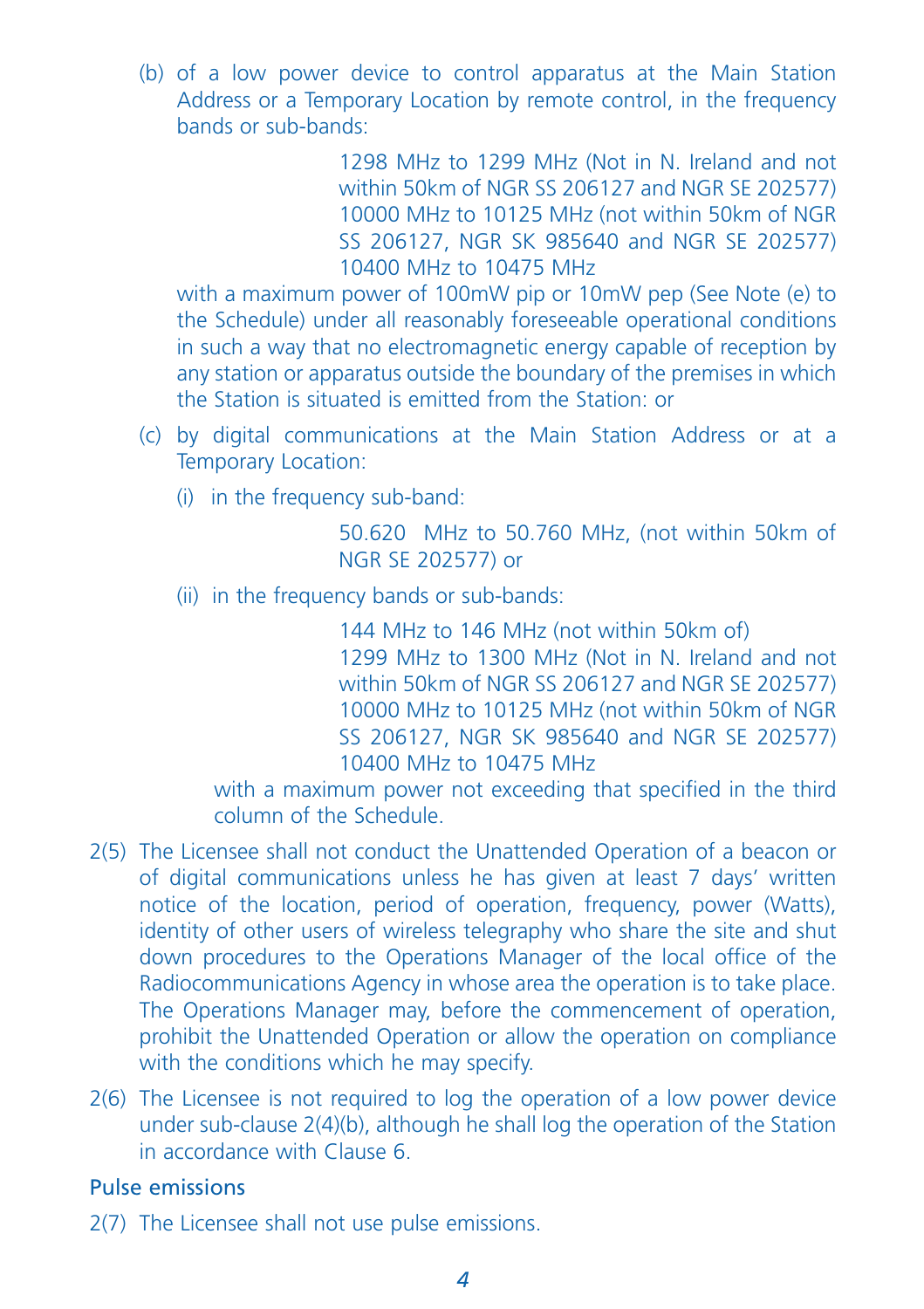# **Operators**

- 2(8) The Station shall be operated only by the Licensee personally (Except in the case of Unattended Operations under sub-clause 2(4)).
- 2(9) The Licensee may permit any person to type the Message of the Licensee for transmission by the Licensee from the Station.

2(9A) ln this clause 2, a "disqualified person" means any person:

- (a) whose United Kingdom Amateur Radio Licence is currently revoked; or varied as a result of revocation action
- (b) whose last application for an Amateur Radio Licence was refused as a result of revocation action; or
- (c) who, in the last six months, has been convicted of an offence under the Wireless Telegraphy Acts.

#### Aircraft and vessels

2(10) The Licensee shall not establish or use the Station on any vessel, other than in Inland Waters, or in any aircraft or other airborne vehicle.

#### **Other requirements**

- 3(1) The Licensee shall hold:
	- (a) Intermediate Licence Training Course Completion Slip and an Amateur Radio (Intermediate) Examination Certificate or be a Class (B) licensee of at least one year's standing; and
	- (b) in the case of an Amateur Radio (Intermediate) Licence (A), an Amateur (Intermediate) Morse Test Pass Slip issued on behalf of the Secretary of State.
- 3(2) The Licensee shall comply with:
	- (a) the relevant provisions of the Telecommunication Convention and Radio Regulations unless such compliance would result in a breach of the Licence; and
	- (b) all relevant statutory enactments including (without limiting the generality of the foregoing) the Act, the Wireless Telegraphy Act 1967 and the Telecommunications Act 1984.
- 3(3) Except as provided by sub-clause 3(4), the Licensee shall:
	- (a) have no pecuniary interest (direct or indirect) in any operations conducted under this Licence; and
	- (b) except in the case of activities on behalf of a non-profit organisation established for the furtherance of amateur radio, not use the Station for business, advertisement or propaganda purposes including (without limiting the generality of the foregoing) the sending of news or messages of, or on behalf of, or for the benefit or information of, any social, political, religious or commercial organisation.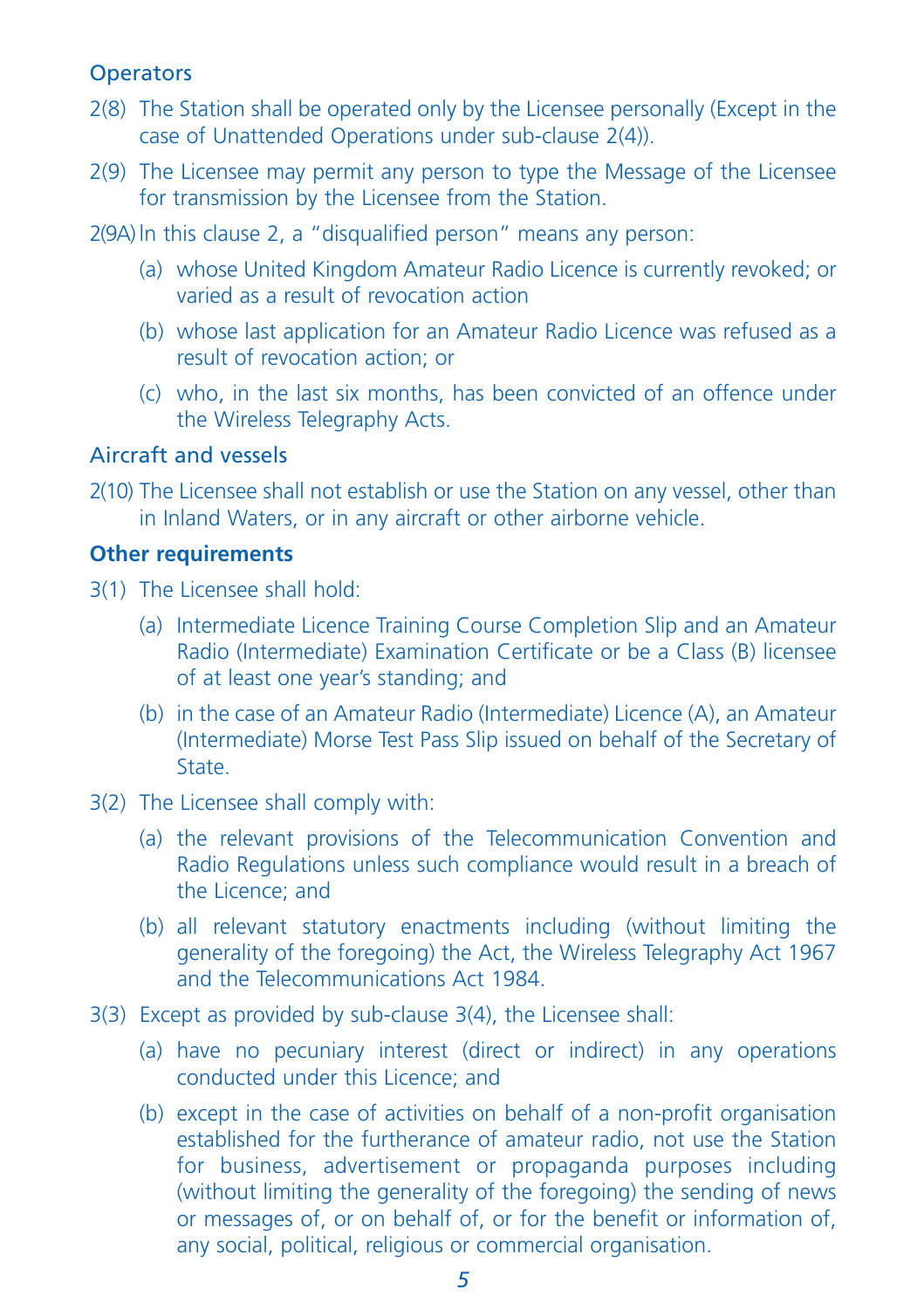- 3(4) The Licensee may use the Station for the purposes of advertising the sale of, or to solicit the purchase of, amateur radio equipment ("the Advertisement"), or in order to allow the onward transmission of Advertisements, subject to the following terms:
	- (a) only the initial Advertisement may be sent by the originating Licensee. Subsequent negotiations must not be carried out on amateur radio;
	- (b) advertised goods must be amateur radio or computer related;
	- (c) each Advertisement must not contain more than five separate items;
	- (d) the Licensee may only place one such Advertisement within 28 day period;
	- (e) Advertisements must be restricted to the United Kingdom packet radio network; and
	- (f) Advertisements must be placed on behalf of the Licensee or any nonprofit organisation established for the furtherance of amateur radio.

#### **Apparatus**

- 4(1) The Licensee shall ensure that:
	- (a) the emitted frequency of the apparatus comprised in the Station is as stable and as free from Unwanted Emissions as the state of technical development for amateur radio apparatus reasonably permits; and
	- (b) whatever class of emission is in use, the bandwidth occupied by the emission is such that not more than 1% of the mean power of the transmission (not including the power contained in spurious emissions) falls outside the frequency band.
- 4(2) Notwithstanding any other term of this Licence, the Licensee shall ensure that the apparatus comprised in the Station is designed and constructed, and maintained and used, so that its use does not cause any undue interference to any wireless telegraphy.
- 4(3) If any undue interference to wireless telegraphy is caused by the radiation of Unwanted Emissions or the field strength of electromagnetic energy radiated from the Station, then the Licensee shall suppress the Unwanted Emissions or reduce the level of the field strength to the degree satisfactory to the Secretary of State.
- 4(4) The Licensee shall conduct tests from time to time to ensure that the requirements of this clause 4 are met.
- 4(5) The Station shall be capable of receiving Messages on the same frequencies and with the same classes of emission in use for the transmission of Messages by the Station.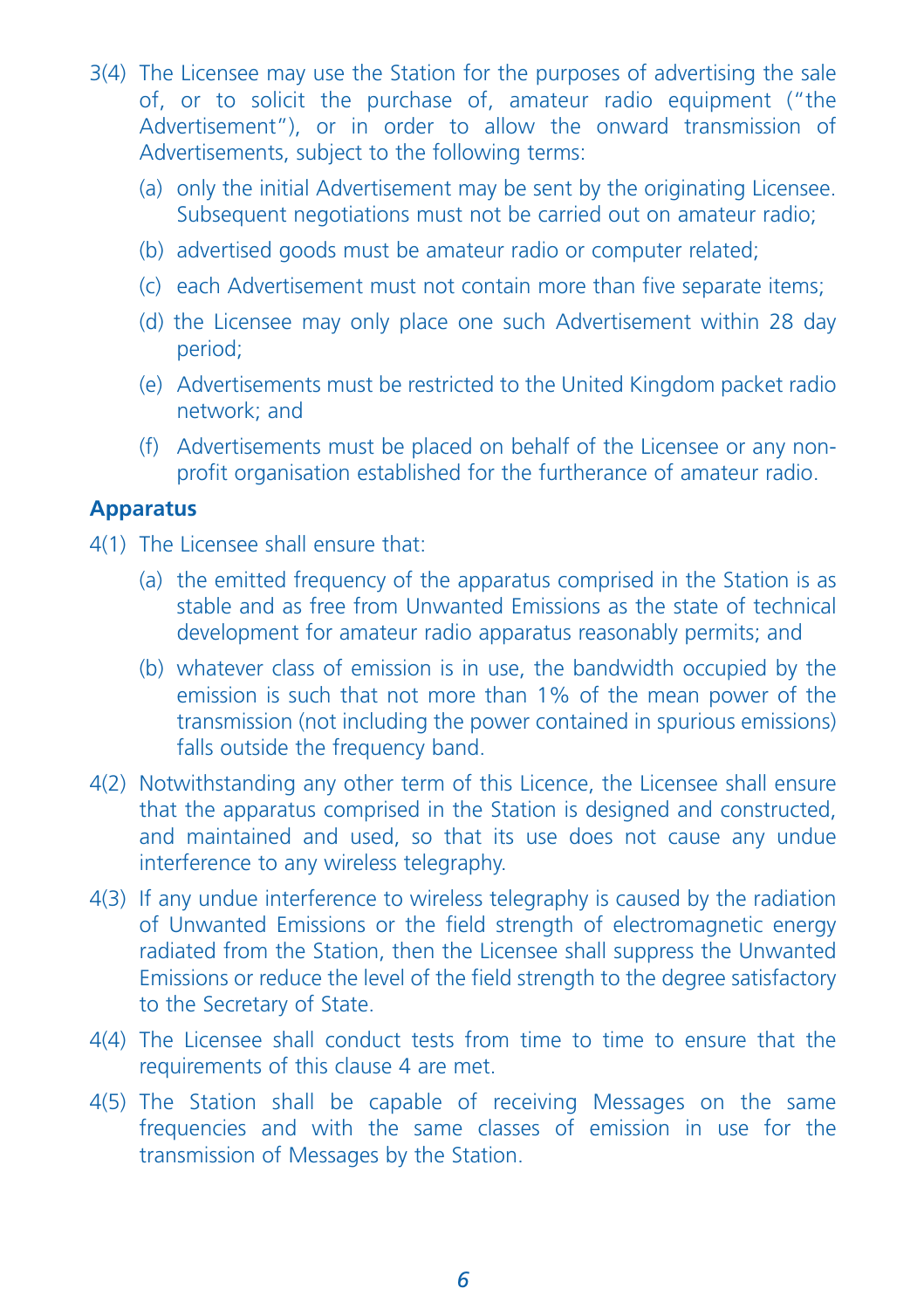### **Recorded or retransmitted Messages**

- 5(1) The Licensee may record and retransmit Messages addressed to the Licensee from other licensed amateurs:
	- (a) with whom the Licensee is in direct communication; or
	- (b) which are intended for retransmission to a specified licensed amateur.
- 5(2) The Licensee may send Messages by (or as part of) the intermediate relaying of the Messages to or from other licensed amateurs.
- 5(3) When recording and retransmitting the Message of another licensed amateur, if the Licensee also records and retransmits the callsign of the licensed amateur, then the Licensee shall transmit the callsign in such a way that the origin of the Message and the origin of the retransmission are clear.
- 5(4) Notwithstanding sub-clauses 5(1) and (2), the Licensee shall not operate the station as:
	- (a) a mailbox or bulletin board (each being a device which stores, in a readable form, complete messages which are not to or from the Licensee, for re-transmission on behalf of other licensed amateurs)
	- (b) a telephony repeater (a facility which receives and simultaneously retransmits Messages by telephony for or on behalf of other licensed amateurs).

# **Log**

- 6(1) Subject to sub-clause 2(6), the Licensee shall keep a permanent record (the "Log") of all wireless telegraphy transmissions at the Main Station Address and all Temporary Locations showing:
	- (a) dates of transmission;
	- (b) the times (in Co-ordinated Universal Time (UTC)) during each day of:
		- (i) the first and last transmissions from the Station (except when using automatic operations involving digital communications), or
		- (ii) switching the Station on and off for the purpose of enabling transmissions (when using automatic operations involving digital communications), and changing the frequency band, class of emission or power;
	- (c) frequency band of transmission or, in an Unattended Operation, the specific frequency employed;
	- (d) class of emission;
	- (e) power;
	- (f) initial calls ("CQ" calls) (whether or not they are answered);
	- (g) except during automatic operations involving digital communications,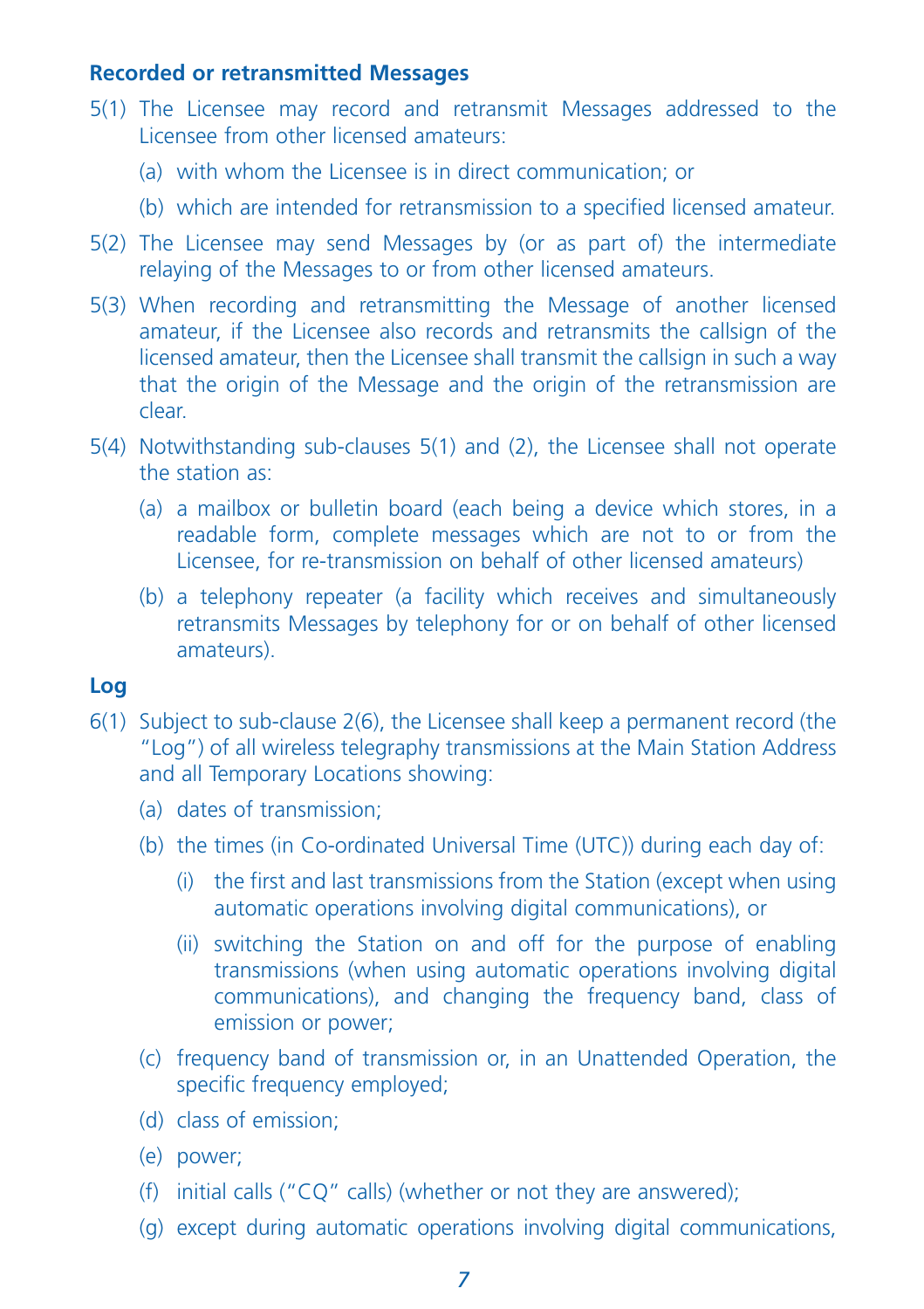the callsign of licensed amateurs or licensed amateur stations with which communications have been established (not including those amateurs or stations which form part of the intermediate relay of Messages);

- (h) details of tests carried out in accordance with sub-clause 4(4); and
- (i) location when the station is operated at a Temporary Location.
- 6(2) The Log shall be written in a book or maintained on a magnetic tape, disc or other electronic storage medium. If the Log is maintained on an electronic storage medium the means to view the Log and produce a hard copy shall be kept readily available at the Main Station Address.
- 6(3) Where the Log is maintained:
	- (a) in a book, the book shall not be loose-leaf and no gaps shall be left between the entries;
	- (b) on a magnetic tape, disc or other electronic storage medium, suitable precautions shall be taken to ensure that the Log is backed up.
- 6(4) The Licensee shall keep the Log for inspection by a person authorised by the Secretary of State for at least six months from the date of the last entry whether or not this Licence has expired or been revoked.
- 6(5) When a person authorised by the Secretary of State requires additional matters to be recorded, the Licensee shall record those additional matters in the Log for the period specified by that person.

## **Identification**

- 7(1) Subject to sub-clause (IA) below, which does not apply to operation via repeaters during transmissions, the Licensee shall transmit the callsign specified in the Validation Document:
	- (a) during initial calls ("CQ" calls);
	- (b) at the beginning and at the end of each period of communication with a licensed amateur and when the period of communication is longer than 15 minutes, at the end of each interval of 15 minutes;
	- (c) at the beginning of transmission on a new frequency (whenever the frequency of transmission is changed);
	- (d) by the same type of transmission that is being used for the communication;
	- (e) on the same carrier frequency that is being used for the communication; and
	- (f) by morse telegraphy or telephony, at the end of each 30 minute period during which transmissions are sent from the Station (unless already transmitting in morse telegraphy or telephony). If the Licensee is conducting automatic operations involving digital communications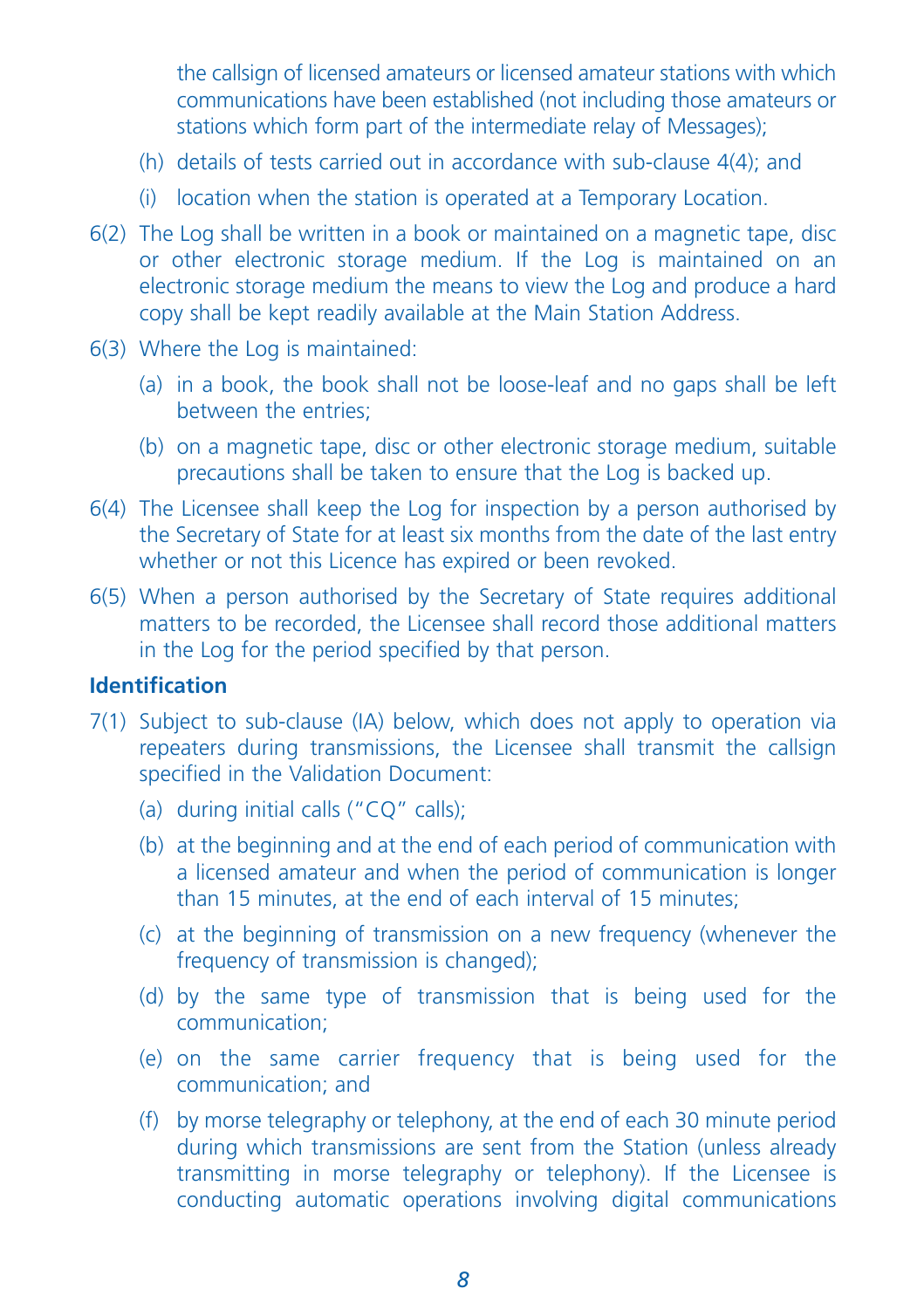then he shall transmit the callsign under this sub-clause at a maximum speed of 20 words per minute.

- 7(1A) When operating within a net, under sub-clause 1(5)(c), the Licensee shall observe the following requirements in relation to the transmission of his callsign:
	- (a) he shall transmit his callsign when he first joins the net and on leaving it;
	- (b) subject to sub-clause 7(1A) (c) below, whilst participating in the net, he shall not be obliged to transmit his callsign when making contact with other participants;
	- (c) whilst participating in the net, he shall transmit his callsign:
		- (i) when 15 minutes have elapsed since the last transmission of his callsign; or
		- (ii) if he has not transmitted speech before 15 minutes have elapsed since such transmission, on the first occasion thereafter on which he transmits speech.
- 7(2) At a Temporary Location, the Licensee shall:
	- (a) use the suffix "/P" with his callsign and give the location of the Station every 30 minutes to an accuracy of at least 5km by a generally used identifier (for guidance see note (v) to this booklet); or
	- (b) give prior written notice of the location to the Operations Manager of the local office of the Radiocommunications Agency in whose area the operation is to take place.
- 7(3) When Mobile, the Licensee shall use the suffix "/M".
- 7(4) When away from the Main Station Address, the Licensee shall use the appropriate Regional Secondary Locator specified in note (w) to this Booklet.
- 7(5) When operating a low power device under sub-clause 2(4)(b), this clause 7 shall not apply to the operation of the low power device (although this clause 7 shall continue to apply to the operation of the Station).
- 7(6) The Secretary of State reserves the right to release details of the callsign of the Licensee specified in the Validation Document to third parties so that the callsign may be published in call books compiled by third parties, either in written form or in the form of "read only" computer disks.

#### **Inspection and close down**

- 8(1) The Licensee shall permit a person authorised by the Secretary of State:
	- (a) to have access to the Station; and
	- (b) to inspect the Licence and Log and to inspect the apparatus of the Station at any and all reasonable times (or when, in the opinion of a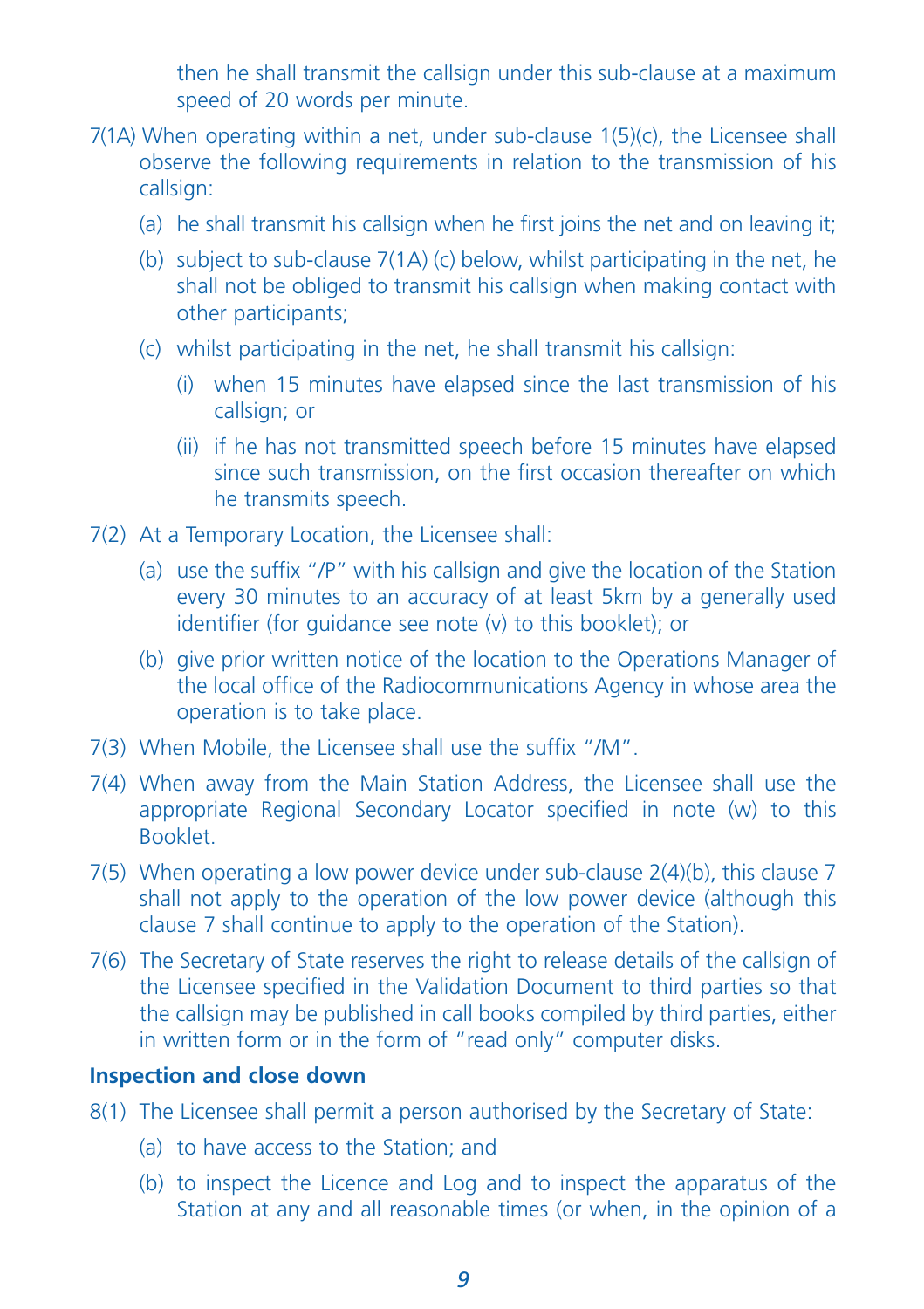person authorised by the Secretary of State, an urgent situation exists, at any time) for the purpose of verifying compliance with the terms of the Licence.

- 8(2) When, in the opinion of a person authorised by the Secretary of State:
	- (a) the Licensee is in breach of the Licence; and
	- (b) the breach justifies immediate restriction or close down, the Licensee shall restrict the operation of, or close down and cease to operate, the Station (or any apparatus comprised in the Station) forthwith in accordance with the demand of a person authorised by the Secretary of State for the temporary period specified in the demand.
- 8(3) For the purposes of sub-section 1(4) of the Act, this Licence may be revoked, or its terms, provisions or limitations varied, by a notice in writing of the Secretary of State served on the Licensee, or by a general notice addressed to all holders of an Amateur Radio Licence (A) or Amateur Radio Licence (B) published in the London, Edinburgh and Belfast Gazettes or broadcast nationally by the British Broadcasting Corporation.

# **Period of Licence and fees due**

- 9(1) Subject to the payment, if appropriate, (for guidance see note (y) to this booklet) of the fee in the manner indicated in sub-clause 9(2), this Licence shall continue in force from year to year unless revoked by the Secretary of State.
- 9(2) The Licensee shall pay to the Secretary of State before the anniversary date of the Date of Issue in each year, the fee on renewal prescribed by the Regulations for the time being in force under sub-section 2(1) of the Act, and on the payment of the fee the Secretary of State will issue to the Licensee a document in the form of the title page of this Licence (the "Validation Document") which will indicate the next date for renewal.
- 9(3) If the Licensee does not pay any fee due and in the manner described in sub-clause 9(2), then the Licence shall expire at the end of the day before the relevant anniversary date of the Date of Issue.
- 9(4) The licensee shall surrender the Validation Document to the Secretary of State forthwith upon the revocation of the Licence. The Secretary of State reserves the right to publish the name and callsign of the Licensee if the Licence is revoked.

## **Interpretation**

- 10(1) In this Licence, unless the context otherwise requires:
	- (a) The Interpretation Act 1978 shall apply to this Licence as it applies to an Act of Parliament;
	- (b) the expression "Co-ordinated Universal Time" has the same meaning as it has in the Radio Regulations (for guidance see note (s) to this booklet);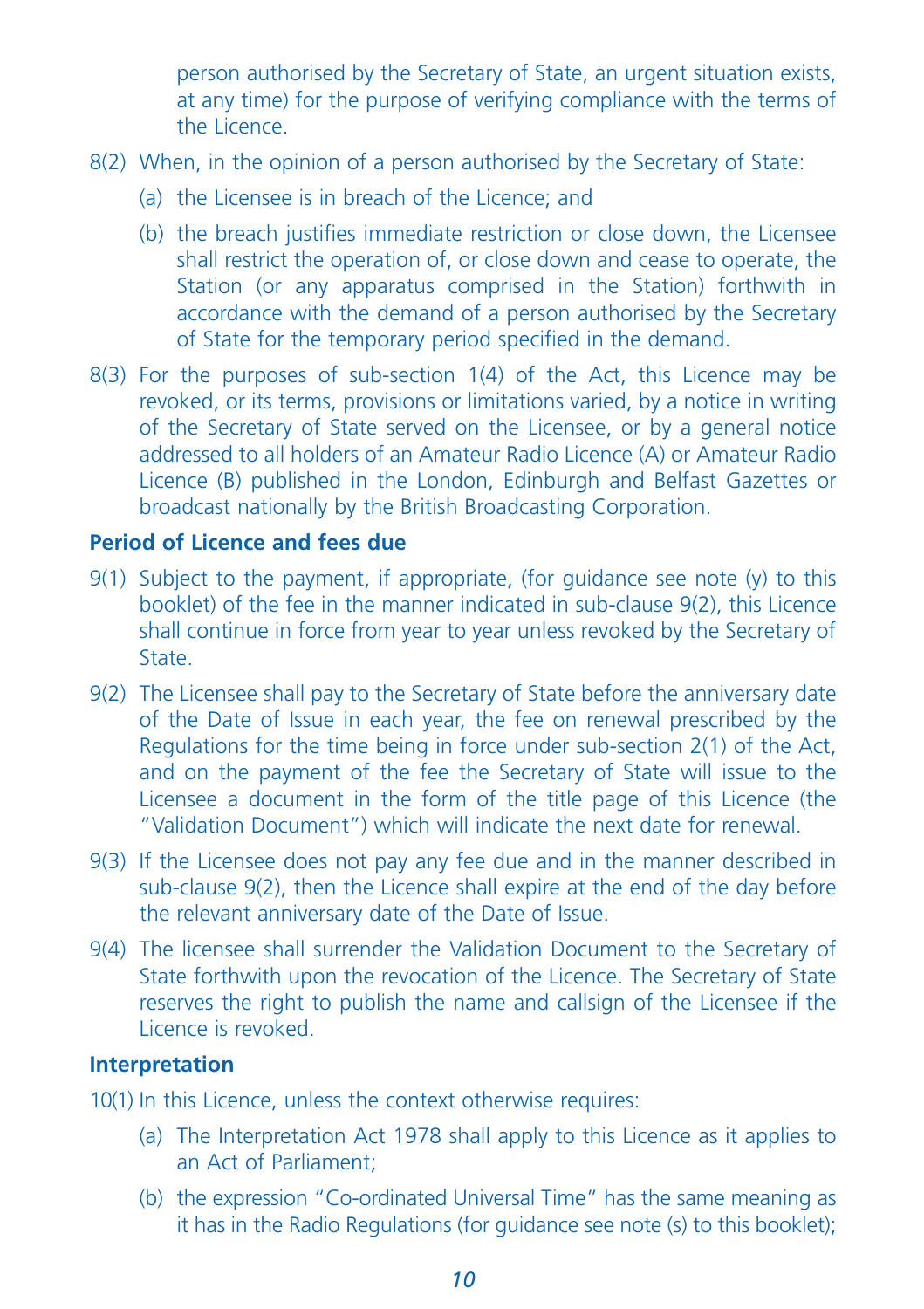- (c) "Act" means the Wireless Telegraphy Act 1949;
- (d) "Inland Waters" means any canal, river, lake, loch or navigation which is not Tidal Water;
- (e) "Inspect" means examine and test;
- (f) "Licensee" means the licensee named in paragraph (a) of the Validation Document;
- (g) "Secretary of State" means the Secretary of State for Trade and Industry;
- (h) "Telecommunication Convention" and "Radio Regulations" mean the International Telecommunication Convention and the Radio Regulations thereunder and include and Convention or Regulation which may from time to time be enacted or brought into force in substitution for, in amendment of, or in addition to, the Telecommunication Convention or Radio Regulations;
- (i) "United Kingdom" means the United Kingdom of Great Britain and Northern Ireland, the Channel Islands and the Isle of Man;
- (j) "Unwanted Emissions" means spurious emissions and out-of-band emissions as defined in the Radio Regulations;
- (k) "Vessel" includes a hovercraft and any other floating structure which is capable of being manned.
- 10(1)(1) "User Service" means the British Red Cross Society, the St John Ambulance Brigade, the St Andrew Ambulance Association, the Women's Royal Voluntary Service, the Salvation Army, HM Coastguard, the Chief Emergency Planning Officer ("Chief Emergency Planning Officer" means an Emergency Planning Officer who is not responsible to any higher Emergency Planning Officer, such as a County, Regional or Islands Emergency Planning Officer) or any United Kingdom police force, fire or ambulance service, health authority, government department or utility services.
- 10(2) The headings in this Licence are for ease of reference only and shall not affect the interpretation of the Licence.
- 10(3) The Licence consists of the Validation Document, the Terms, Provisions and Limitations Booklet BR68a/I and the Schedule to the Booklet as any of them may be varied from time to time.
- 10(4) To the extent that they do not conflict with or are not inconsistent with any of the clauses herein, the Notes to the Schedule to the Booklet and the Notes to the Booklet shall be complied with by the Licensee.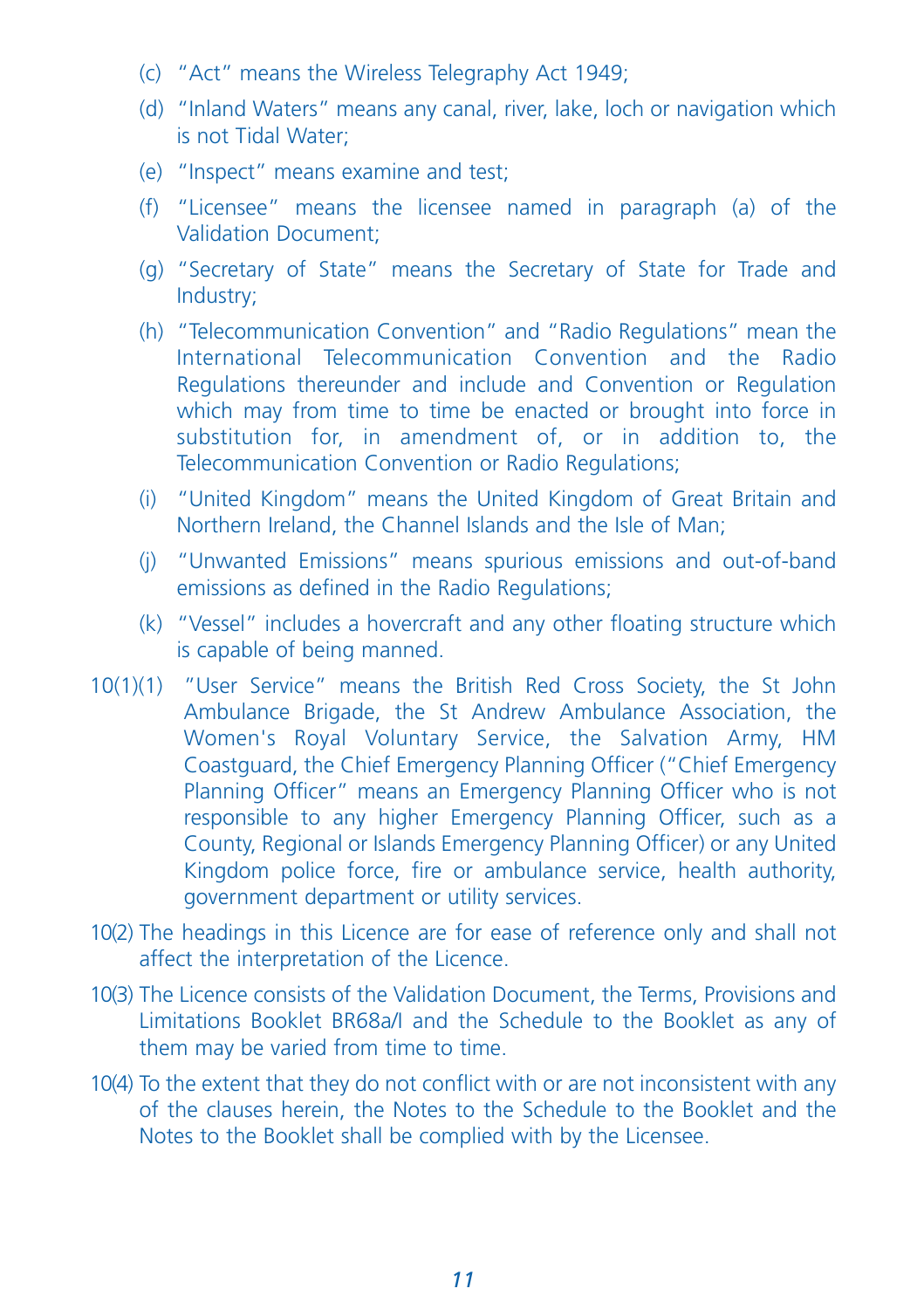# **The Schedule to Terms, Provisions and Limitations Booklet BR68/I**

# **Amateur Radio (Intermediate) Licence (A) or (B)**

Those licensed under an Amateur Radio (Intermediate) Licence (B) may not transmit on these bands between 0.1357 and 29.700MHz.

| $\mathbf{1}$                     | $\overline{2}$                                                                                                       | 3                                                                  | $\overline{4}$                                                                      |  |
|----------------------------------|----------------------------------------------------------------------------------------------------------------------|--------------------------------------------------------------------|-------------------------------------------------------------------------------------|--|
| Frequency<br><b>Bands in MHz</b> | <b>Status of Allocations in the</b><br>United Kingdom to the<br><b>Amateur Service</b>                               | <b>Power RF Output</b><br>in Watts (dB<br>Relative to one<br>watt) | <b>Permitted</b><br>Types of<br>Transmission                                        |  |
| 0.1357-0.1378                    | Secondary. Available on the basis of<br>non-interference to other services<br>(inside or outside the United Kingdom) | 1W (0dBW) erp                                                      | <b>Morse</b><br><b>Telephony</b><br><b>RTTY</b><br><b>Data</b><br>Facsimile         |  |
| 1.810-1.830                      | Primary. Available on the basis of<br>non-interference to other services<br>(outside the United Kingdom)             | 50W (17dBW)                                                        |                                                                                     |  |
| 1.830-1.850                      | Primary                                                                                                              |                                                                    | <b>SSTV</b>                                                                         |  |
| 1.850-1.950                      | Available on the basis of<br>non-interference to other services                                                      | 32W (15dBW)                                                        |                                                                                     |  |
| 1.950-2.000                      | (inside or outside the United Kingdom)                                                                               | 50W (17dBW)                                                        | <b>Morse</b><br><b>Telephony</b><br><b>RTTY</b><br><b>Data</b>                      |  |
| 3.500-3.550                      | Primary. Shared with                                                                                                 |                                                                    | <b>Morse</b><br>Telephony<br><b>RTTY</b><br><b>Data</b><br>Facsimile<br><b>SSTV</b> |  |
| 3.550-3.600                      | other services                                                                                                       |                                                                    | <b>Morse</b>                                                                        |  |
| 3.600-3.650                      |                                                                                                                      |                                                                    | <b>Morse</b><br><b>RTTY</b><br><b>Telephony</b>                                     |  |
| 3.650-3.800                      |                                                                                                                      |                                                                    | <b>Morse</b>                                                                        |  |
| 7.000-7.100                      | Primary                                                                                                              |                                                                    | Telephony<br><b>RTTY</b>                                                            |  |
| 10.100-10.110                    | Secondary                                                                                                            |                                                                    | <b>Data</b><br>Facsimile<br><b>SSTV</b>                                             |  |
| 10.110-10.140                    |                                                                                                                      |                                                                    | <b>Morse</b>                                                                        |  |
| 10.140-10.150                    |                                                                                                                      |                                                                    | <b>Morse</b>                                                                        |  |
| 14.000-14.250                    |                                                                                                                      |                                                                    | Telephony                                                                           |  |
| 14.250-14.350                    |                                                                                                                      |                                                                    | <b>RTTY</b><br><b>Data</b>                                                          |  |
| 18.068-18.168                    | Primary                                                                                                              |                                                                    | Facsimile                                                                           |  |
| 21.000-21.050                    |                                                                                                                      |                                                                    | <b>SSTV</b>                                                                         |  |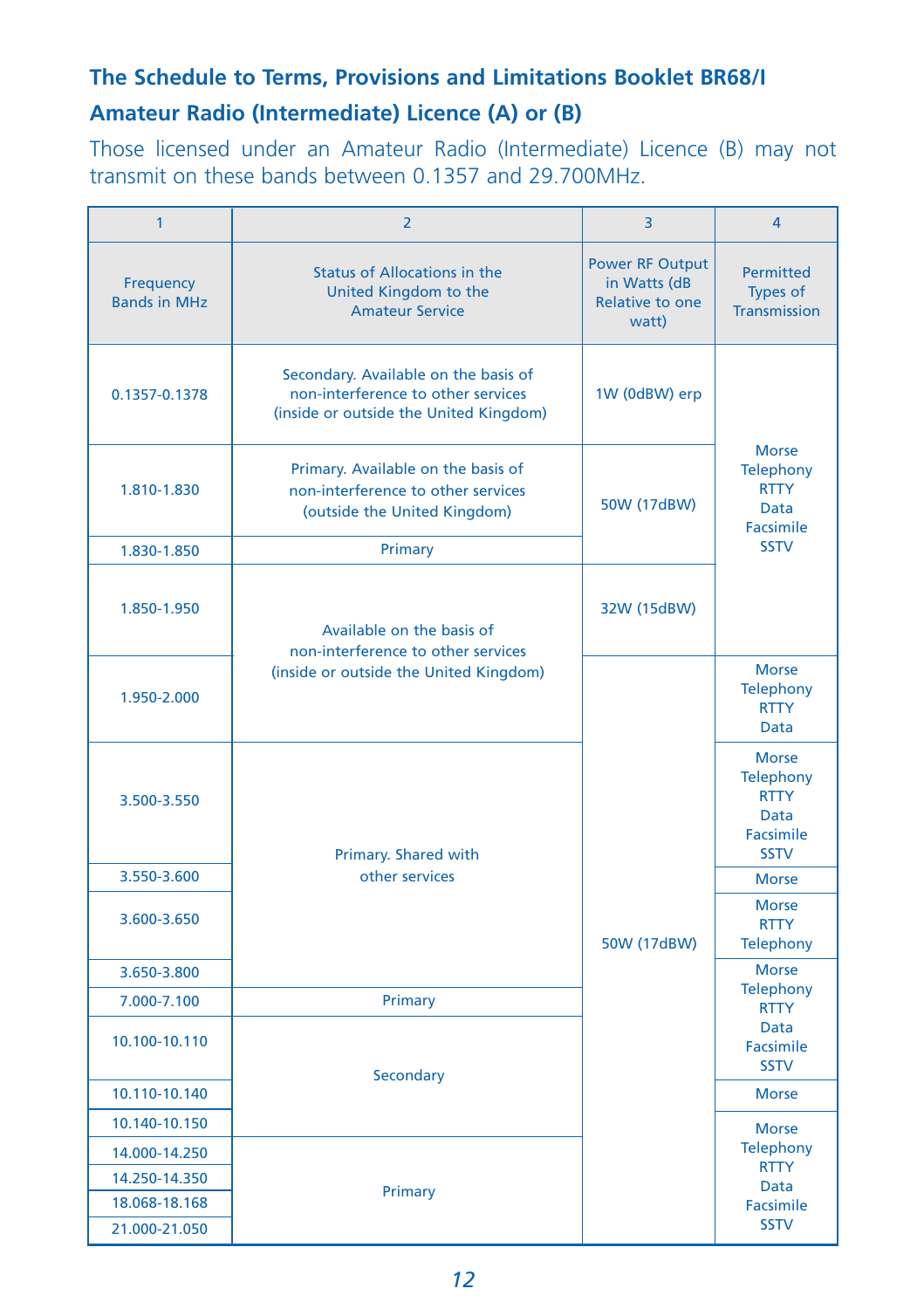| $\mathbf{1}$                     | $\overline{2}$                                                                                                                              | 3                                                                  | $\overline{4}$                                                                      |  |
|----------------------------------|---------------------------------------------------------------------------------------------------------------------------------------------|--------------------------------------------------------------------|-------------------------------------------------------------------------------------|--|
| Frequency<br><b>Bands in MHz</b> | <b>Status of Allocations in the</b><br>United Kingdom to the<br><b>Amateur Service</b>                                                      | <b>Power RF Output</b><br>in Watts (dB<br>Relative to one<br>watt) | <b>Permitted</b><br><b>Types of</b><br><b>Transmission</b>                          |  |
| 21.050-21.149                    |                                                                                                                                             |                                                                    | <b>Morse</b>                                                                        |  |
| 21.149-21.450                    |                                                                                                                                             |                                                                    | <b>Morse</b><br><b>Telephony</b>                                                    |  |
| 24.890-24.990                    |                                                                                                                                             |                                                                    | <b>RTTY</b><br><b>Data</b>                                                          |  |
| 28.000-28.050                    |                                                                                                                                             |                                                                    | Facsimile<br><b>SSTV</b>                                                            |  |
| 28.050-28.190                    |                                                                                                                                             |                                                                    | <b>Morse</b><br><b>RTTY</b>                                                         |  |
| 28.225-28.300                    | Primary                                                                                                                                     |                                                                    | Data                                                                                |  |
| 28.300-28.500                    |                                                                                                                                             |                                                                    | <b>Morse</b><br><b>Telephony</b>                                                    |  |
| 28.500-29.700                    |                                                                                                                                             |                                                                    | <b>Morse</b><br><b>Telephony</b><br><b>RTTY</b><br>Data<br>Facsimile<br><b>SSTV</b> |  |
| 50.00-51.00                      | Primary. Available on the basis of<br>non-interference to other services<br>(outside the United Kingdom)<br>Antennas limited to 20 metres   | 50W (17dBW)                                                        | <b>Morse</b><br><b>Telephony</b><br>Data                                            |  |
|                                  | above ground level. No maritime<br>mobile operation                                                                                         |                                                                    |                                                                                     |  |
| 51.00-52.00                      | Secondary. Available on the basis of<br>non-interference to other services<br>(outside the United Kingdom)<br>Antennas limited to 20 metres |                                                                    |                                                                                     |  |
|                                  | above ground level. No maritime<br>mobile operation                                                                                         |                                                                    |                                                                                     |  |
| 70.00-70.50                      | Secondary. Available on the basis on<br>non-interference to other services<br>(outside the United Kingdom)                                  |                                                                    | <b>Morse</b><br><b>Telephony</b><br><b>RTTY</b><br>Data<br>Facsimile                |  |
| 144.0-146.00                     | Primary                                                                                                                                     |                                                                    | <b>SSTV</b>                                                                         |  |
| 430.0-431.0                      | Secondary                                                                                                                                   |                                                                    | <b>Morse</b>                                                                        |  |
| 431.0-432.0                      | Secondary. Not available for use;<br>within a 100km radius of Charing Cross,<br>London (50° 30' 30" N, 00° 07' 24" W)                       | 40W (16dBW) erp                                                    | Telephony<br><b>RTTY</b><br><b>Data</b><br>Facsimile<br><b>SSTV</b><br><b>FSTV</b>  |  |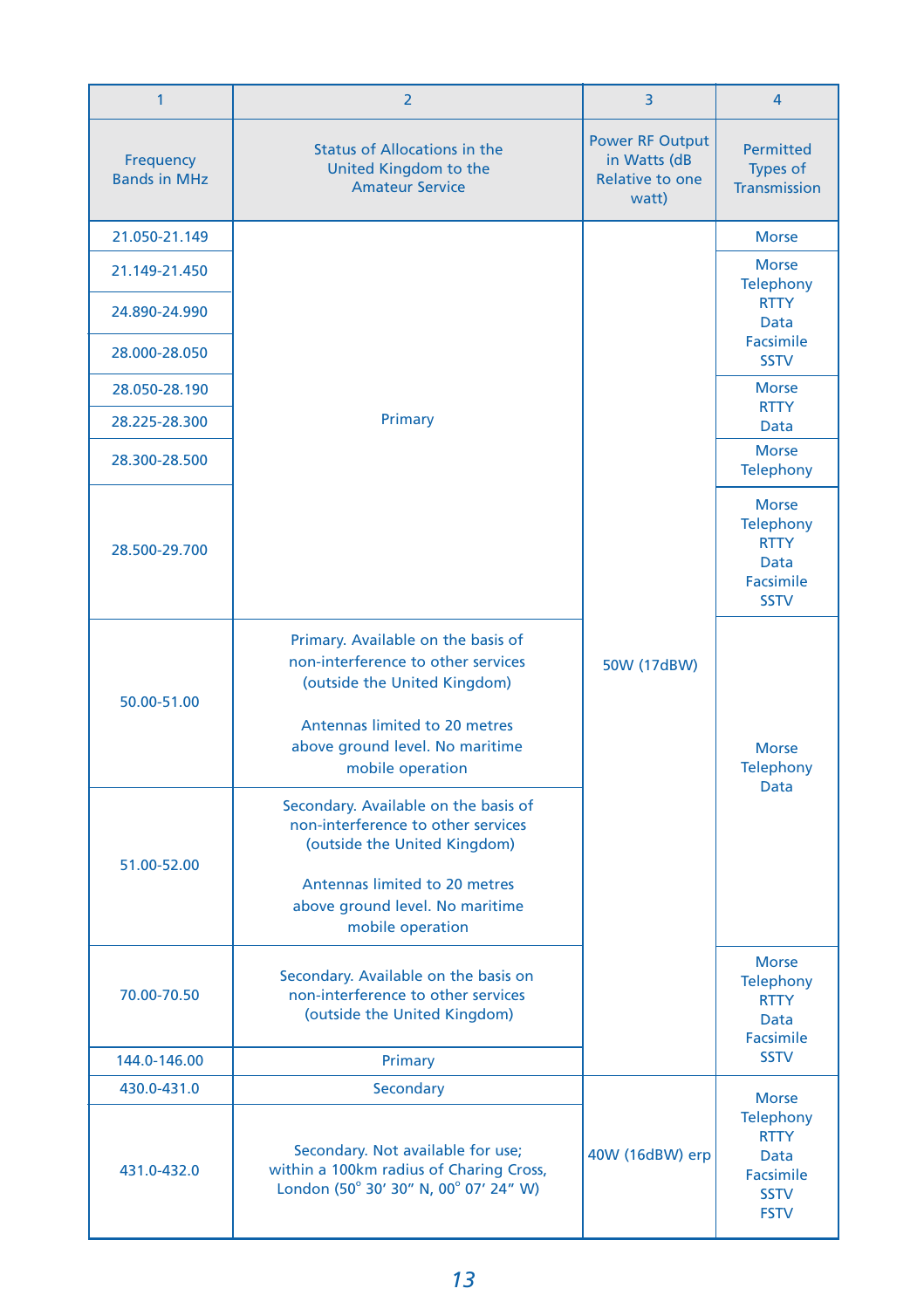| $\mathbf{1}$                     | $\overline{2}$                                                                                                                                               | 3           | $\overline{4}$                                                                              |
|----------------------------------|--------------------------------------------------------------------------------------------------------------------------------------------------------------|-------------|---------------------------------------------------------------------------------------------|
| Frequency<br><b>Bands in MHz</b> | <b>Power RF Output</b><br><b>Status of Allocations in the</b><br>in Watts (dB<br>United Kingdom to the<br>Relative to one<br><b>Amateur Service</b><br>watt) |             | <b>Permitted</b><br>Types of<br><b>Transmission</b>                                         |
| 432.0-435.0                      |                                                                                                                                                              |             | <b>Morse</b><br><b>Telephony</b><br>Data                                                    |
| 435.0-438.0                      |                                                                                                                                                              | 50W (17dBW) | <b>Morse</b><br>Telephony<br><b>RTTY</b><br>Data<br>Facsimile<br><b>SSTV</b><br><b>FSTV</b> |
| 438.0-440.0                      | Secondary                                                                                                                                                    |             | <b>Morse</b><br><b>Telephony</b><br><b>Data</b><br><b>SSTV</b><br><b>FSTV</b>               |
| 1240-1260                        |                                                                                                                                                              |             | <b>Morse</b><br><b>Telephony</b>                                                            |
| 1260-1270                        |                                                                                                                                                              |             |                                                                                             |
| 1270-1325                        |                                                                                                                                                              |             |                                                                                             |
| 2310-2400                        |                                                                                                                                                              |             |                                                                                             |
| 2400-2450                        | Secondary. Users must accept<br>interference from ISM users                                                                                                  |             |                                                                                             |
| 3400-3475                        | Secondary                                                                                                                                                    |             |                                                                                             |
| 5650-5670                        |                                                                                                                                                              |             |                                                                                             |
| 5670-5680                        |                                                                                                                                                              |             |                                                                                             |
| 5575-5765                        |                                                                                                                                                              |             |                                                                                             |
| 5820-5830                        | Secondary. Users must accept<br>interference from ISM users                                                                                                  |             |                                                                                             |
| 5830-5850                        |                                                                                                                                                              |             |                                                                                             |
| 10000-10125                      |                                                                                                                                                              |             | <b>RTTY</b>                                                                                 |
| 10225-10450                      | Secondary                                                                                                                                                    |             | Data<br>Facsimile                                                                           |
| 10450-10475                      |                                                                                                                                                              |             | <b>SSTV</b>                                                                                 |
| 10475-10500                      | (Not allocated)                                                                                                                                              |             | <b>FSTV</b>                                                                                 |
| 24000-24050                      | Primary. Users must accept<br>interference from ISM users                                                                                                    |             |                                                                                             |
| 24050-24150                      | Secondary. May only be used with the<br>written consent of the Secretary of State.<br><b>Users must accept</b><br>interference from ISM users                |             |                                                                                             |
| 24150-24250                      | Secondary                                                                                                                                                    |             |                                                                                             |
| 47000-47200                      |                                                                                                                                                              |             |                                                                                             |
| 75500-76000                      |                                                                                                                                                              |             |                                                                                             |
| 142000-144000                    | Primary                                                                                                                                                      |             |                                                                                             |
| 248000-250000                    |                                                                                                                                                              |             |                                                                                             |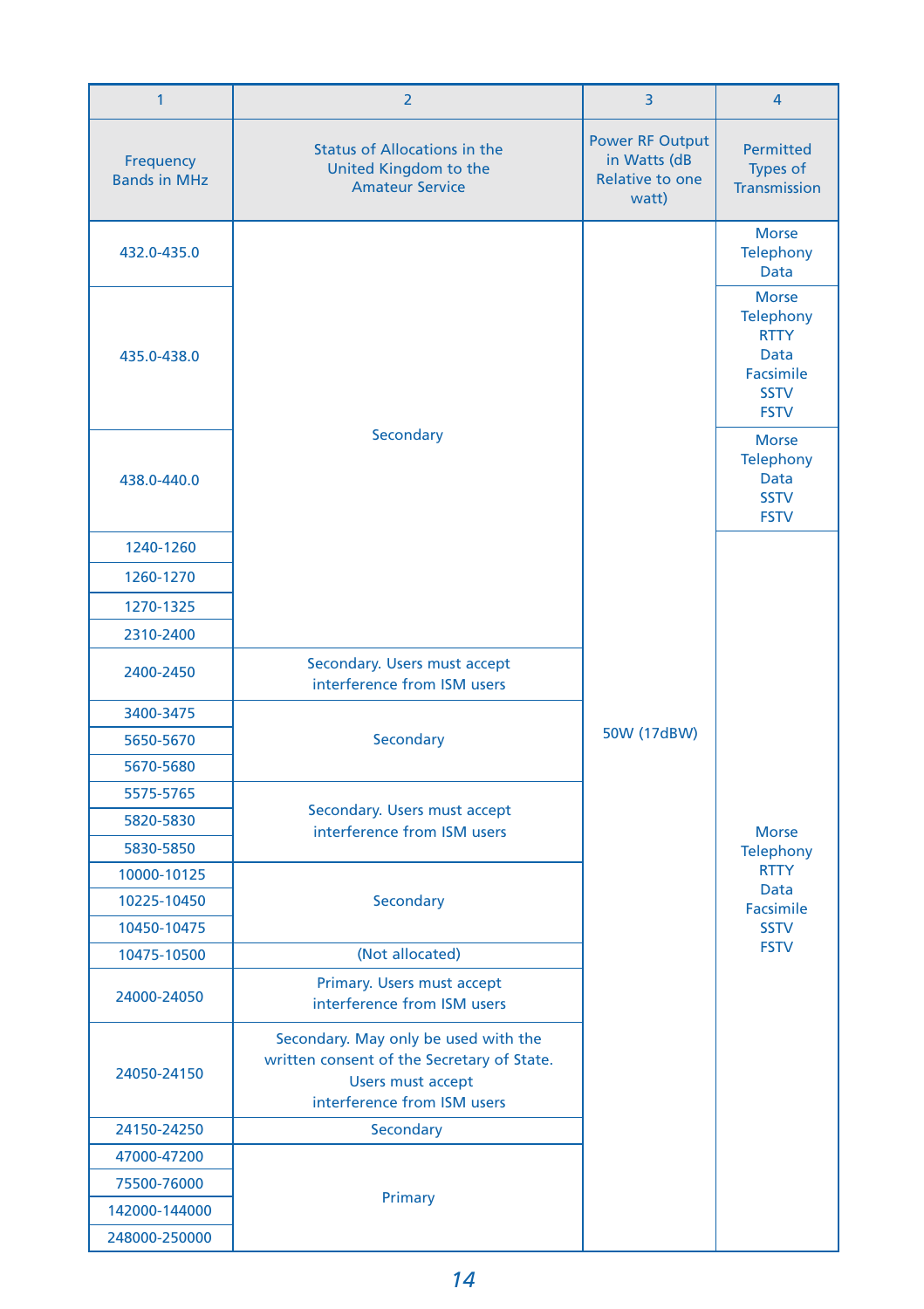#### **Notes to the schedule**

- (a) The maximum power specified in the third column of the Schedule refers to the peak input power (pip) and the maximum power specified in the fourth column of the Schedule refers to the peak envelope power (pep). The Licensee may use either measurement method, provided that the maximum power specified in the fourth column of the Schedule is not exceeded.
- (b) In all frequency bands, high intensities of RF radiation may be harmful and safety precautions should be taken, particularly in locations to which people have access. Advice concerning safe levels of exposure to RF radiation is provided by the National Radiological Protection Board.

# (c) Primary, permitted and secondary services

For the purpose of this Licence, frequency bands allocated to the Amateur Service on a primary basis cannot claim protection from undue interference from any other authorised services, such protection being afforded only to users whose frequencies have been registered nationally or internationally, In the United Kingdom, individual frequency assignments are not registered in the Amateur Service, except for beacons and repeaters. This applies equally to all bands allocated on a secondary basis where stations of the Amateur Service are also required not to cause undue interference to stations of a primary or permitted service to which frequencies are already assigned or to which frequencies may be assigned at a later date.

(d) Any modulation technique (except for pulse emissions below 1000 MHz) may be used for the types of transmission specified in the fifth column of the Schedule which are defined as follows:

| <b>Morse:</b>     | hand or automatically-sent international morse code                                                                                               |  |  |
|-------------------|---------------------------------------------------------------------------------------------------------------------------------------------------|--|--|
| <b>Telephony:</b> | speech, including selective calling signals                                                                                                       |  |  |
| <b>RTTY:</b>      | radio teletype and AMTOR                                                                                                                          |  |  |
| Data:             | digital codes representing numbers, text, speech, images,<br>measurements, computer programmes or other<br>information authorised by the Licence. |  |  |
| <b>Facsimile:</b> | transmission of fixed or graphic images                                                                                                           |  |  |
| SSTV:             | slow scan (ie reduced bandwidth) television                                                                                                       |  |  |
| <b>FSTV:</b>      | fast scan television                                                                                                                              |  |  |

- (e) Interpretation
	- (i) Peak Input Power (pip): The average DC power supplied to the final stage (power amplifier) of the transmitter during one radio frequency cycle at the crest of the modulation envelope taken under normal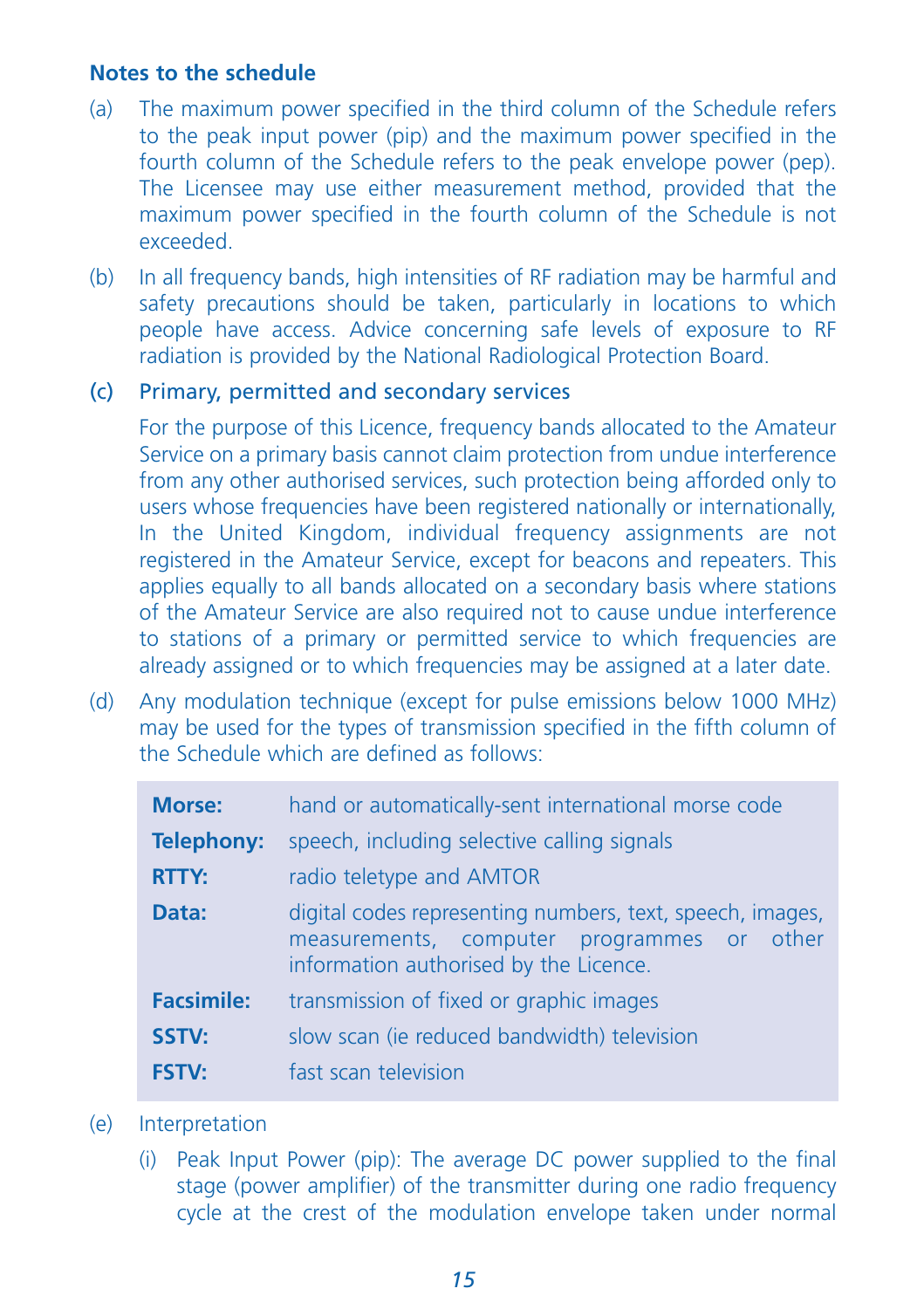operating conditions (except amplitude modulated emissions - see note below).

(ii) Peak Envelope Power (pep): The average power supplied to the antenna by a transmitter during one radio frequency cycle at the crest of the modulation envelope taken under normal operating conditions (except amplitude modulated emissions - see note below).

Note: If the Licensee does not have an rf power meter, the pep should be calculated from the pip, assuming an efficiency of 60% for the power amplifier. For simplicity, the pep or pip may be measured using a single modulating tone for suppressed carrier emissions and an unmodulated carrier for all other emissions. For amplitude modulated emissions, it is permitted to use a pep or pip not exceeding four times the unmodulated carrier pep or pip respectively.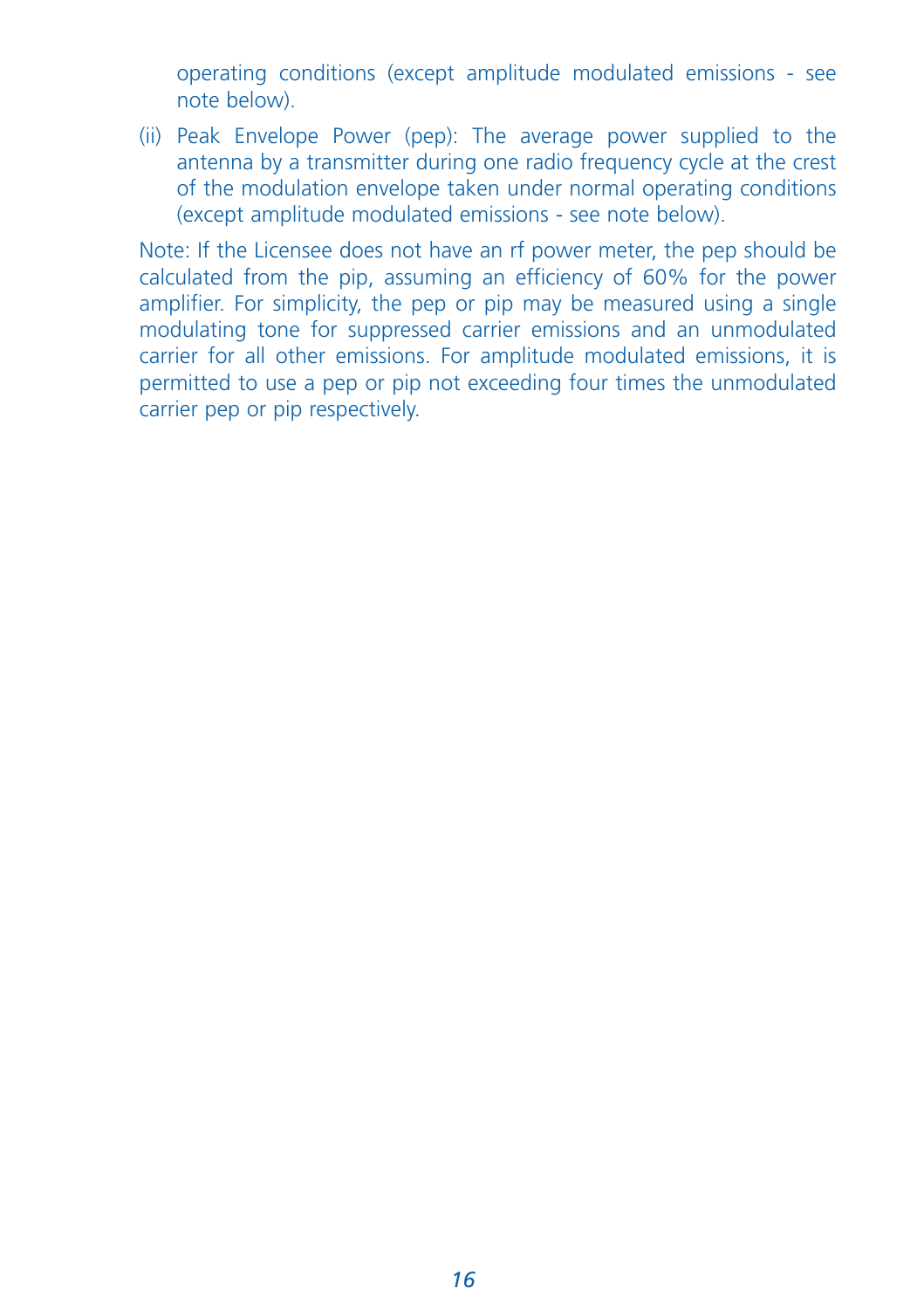#### **Terms, Provisions and Limitations Booklet BR 68/I**

- (a) Remittances and correspondence should be sent to the Radio Licensing Centre, P0 Box 885, Bristol B599 5LG. Tel: (0117) 925 8333. Do not send the Licence when making remittances.
- (b) A list of the Radiocommunications Agency's local offices (See sub-clauses  $2(5)$  and  $7(2)$  may be obtained from the address given in note (y).
- (c) If any message, the receipt of which is not authorised by this Licence, is received by means of the Station, neither the Licensee nor any person using the Station should make known the contents of any such message, its origin or destination, its existence or the fact of its receipt to any person except an authorised officer of Her Majesty's Government or a competent legal tribunal, or retain any copy or make any use of such message, or allow it to be reproduced, copied or made use of. It is an offence under Section 5 of the Act deliberately to receive messages the receipt of which is unauthorised or (except in the special circumstances mentioned in that section of the Act) to disclose any information as to the contents, sender or addressee of any such message.
- (d) It is an offence to send certain misleading messages, viz:

"Any person who;

(i) by means of wireless telegraphy, sends or attempts to send, any message which, to his knowledge, is false or misleading and is, to his knowledge, likely to prejudice the efficiency of any safety of life service or endanger the safety of any person or of any vessel, aircraft or vehicle, and, in particular, any message which, to his knowledge, falsely suggests that a vessel or aircraft is in distress or in need of assistance or is not in distress or not in need of assistance;

...shall be guilty of an offence under this Act." (Section 5, WT Act 1949).

- (e) This Licence does not authorise the doing of any act which is an infringement of any copyright which may exist in the communication sent or received.
- (f) Notwithstanding sub-clause 2(2), if the Licensee holds an Amateur Radio (Intermediate) (A) or (B), then he may transmit on frequency bands above 30 MHz if he is operating under the licence of, in the presence of, and under the direct supervision of a person who holds an Amateur Radio Licence (B). If the Licensee is operating under the Licence of, in the presence of, and under the direct supervision of a person who holds an Amateur Radio Licence (A) then he may utilise the extra frequencies available to Class (A) licensees.
- (g) References to the operation of the Station include references to the speaking into the microphone comprised in the Station.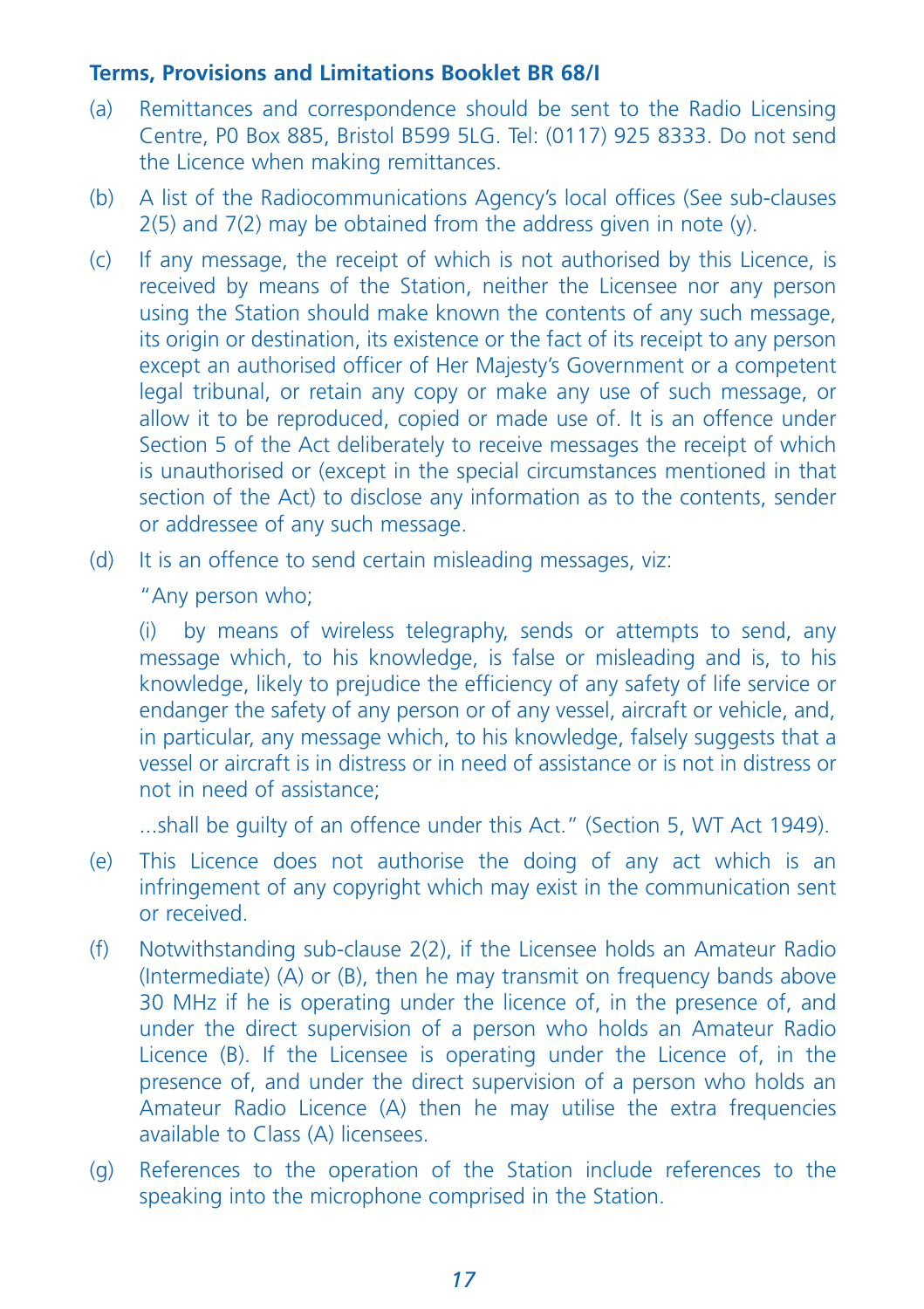- (h) Any operation under this Licence must also comply with the "Self-Provision Licence" granted by the Secretary of State under section 7 of the Telecommunications Act 1984 Copies of this Licence are available from the Office of Telecommunications, Export House, 50 Ludgate Hill, London EC4M 7JJ. The Licensee shall not connect the station to any non-amateur network, including the Public Switched Telecommunications Network, except with the written permission of the Secretary of State.
- (i) It is an offence under the Wireless Telegraphy (Content of Transmission) Regulations 1988 to send a message, communication or other matter in whatever form that is grossly offensive or of an indecent, obscene or menacing character.
- (j) If the Station is situated within 1km of the boundary of an aerodrome, then the height of the antenna or any mast or structure supporting it must not exceed 15m above ground level. An antenna which crosses above, or is liable to fail or to be blown on to, any overhead power wire (including electric lighting) or power apparatus must be guarded to the reasonable satisfaction of the owner of the power wire or power apparatus.
- (k) This Licence does not absolve the Licensee from obtaining any necessary consent before entering on private or public property (including a public transport vehicle) with any apparatus.
- (I) Sub-clause 4(2) of the Licence requires that the apparatus in the Station be so designed, constructed, maintained and used that the use of the Station does not cause any undue interference with any wireless telegraphy. In order to prevent interference due to close coupling of antennas, the antenna used for the Station should be sited as far as possible from any existing television or other receiving antennas. This is particularly important in the case of the installation of an indoor transmitting antenna, e.g. in a loft, where transmissions may be conducted through the electricity supply wiring. In some circumstances it might not be possible to use an indoor antenna. In densely populated areas sufficient separation of the amateur equipment from surrounding transmitters, receivers and electronic equipment may not be possible to permit the amateur to operate with full power without the high probability of causing interference. Adjacent transmitters may produce intermodulation products on other frequencies and excessive field strengths may cause breakthrough even in receivers which display an adequate level of immunity to unwanted transmissions. While owners of receivers should take steps to ensure that their apparatus has a reasonable standard of immunity, in some circumstances the amateur may need to modify his transmission practice to minimise a problem to neighbours.

If an interference problem arises, this may indicate either that the affected equipment has an inadequate immunity or has not been properly installed or maintained or that excessive field strengths are being generated. Each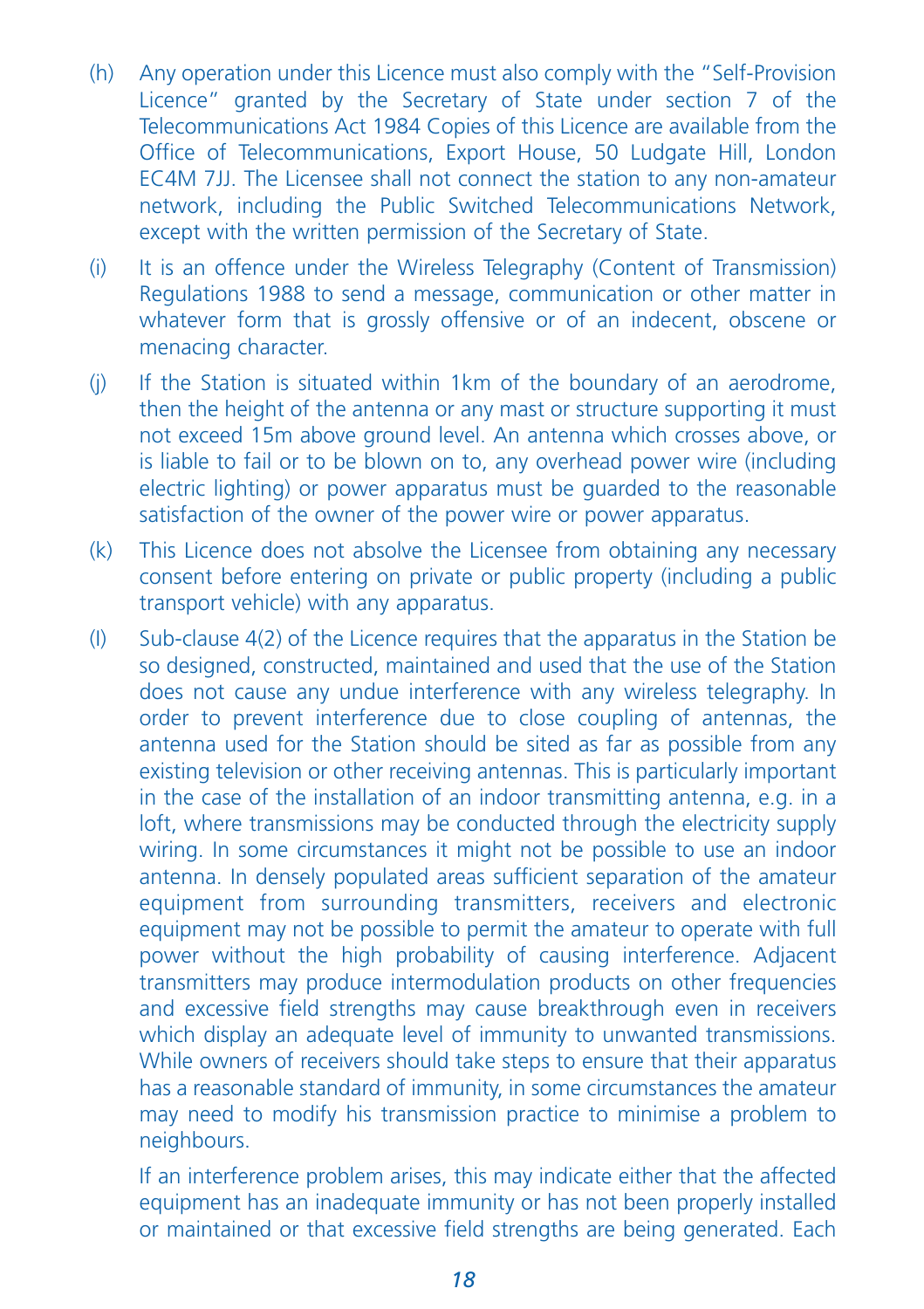case needs to be considered on its merits, but regard will be had to the harmonised immunity standards introduced for the purposes of Council Directive 89/336/EEC on electromagnetic compatibility. In order to solve the problem, it may be necessary, depending on the circumstances, to take reasonable steps to improve the immunity of the affected receiving installation, to modify transmission practice or to impose restrictions on the Licensee.

- (m) In the event of a demand by an authorised officer to close down or restrict the operation of the Station under sub-clause 8(2), the Licensee must act in accordance with the demand immediately. He will at that time be given oral reasons for the demand and will have an opportunity to provide reasons why the demand should not be met. If the demand is affirmed, then it will be confirmed in writing to the Licensee as soon as practicable. Written reasons will be given by an Operations Manager of the Radiocommunications Agency and the Licensee will again be invited to comment The temporary period referred to in sub-clause 8(2) will usually be 28 days, but may be a greater or lesser period as the circumstances warrant. Where appropriate and where circumstances allow the Local Office of the Radiocommunications Agency will be available to discuss with the Licensee how a breach of Licence might be corrected, however, if the Licensee does not comply with the demand or if the breach resulting in the demand is not rectified within a reasonable period of time to the satisfaction of the Secretary of State, then revocation or variation of Licence procedures may be commenced under subsection 1(4) of the Act or a prosecution may be initiated (depending on the circumstances of each case).
- (n) Sub-section 19(5) of the Act applies for the purposes of this Licence as it applies for the purposes of the Act:

"In considering for any of the purposes of this Act, whether, in any particular case, any interference with any wireless telegraphy caused or likely to be caused by the use of any apparatus, is or is not undue interference, regard shall be had to all the known circumstances of the case and the interference shall not be regarded as undue interference if so to regard it would unreasonably cause hardship to the person using or desiring to use the apparatus."

- (o) The bandwidths of emissions should be such as to ensure the most efficient utilisation of the spectrum, in general this requires that bandwidths be kept at the lowest values which technology and the nature of the service permit. Where bandwidth-expansion techniques are used, the minimum spectral power density consistent with efficient spectrum utilisation should be employed.
- (p) Under section 1 of the Act, it is an offence to use any station or apparatus otherwise than under and in accordance with a licence granted by the Secretary of State. The Licensee is responsible for ensuring that at all times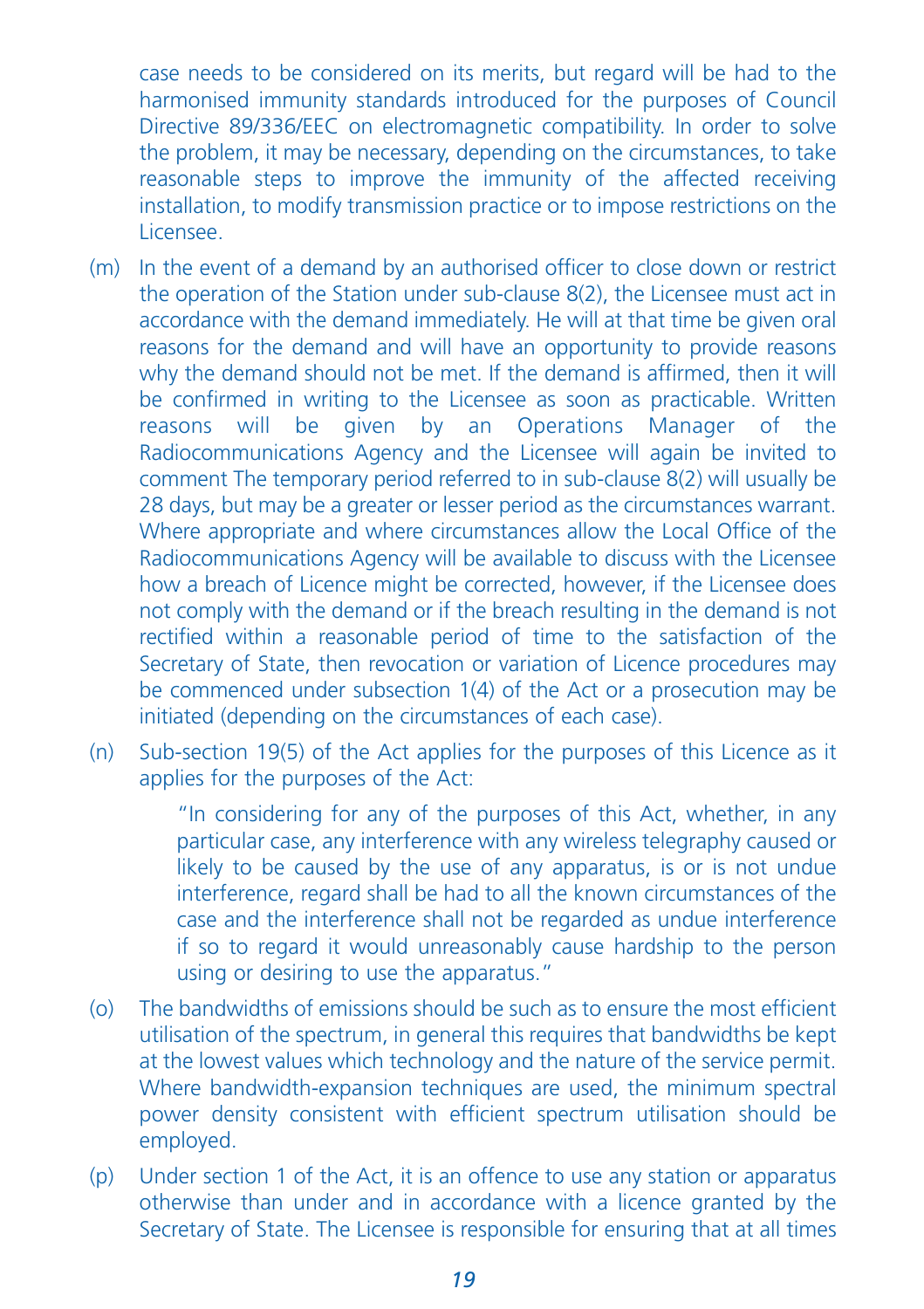persons operating under this Licence observe its terms and limitations. Breach of this provision may result in prosecution of the Licensee or operator and the revocation of this Licence.

- (q) The Licence is not transferable.
- (r) No log need be kept in respect of Mobile operations.
- (s) For the purposes of this Licence, "Co-ordinated Universal Time" may be regarded as equivalent to Greenwich Mean Time (GMT).

# (t) Codes for classes of emission

Under the Telecommunications Convention, classes of emission are designated by groups of a minimum of three characters. The symbols used to designate classes of emission are listed in the Radio Regulations of which the following is a full list.

#### First symbol - Type of modulation of the main carrier

N Emission of unmodulated carrier

# Emission in which the main carrier is amplitude modulated (including cases where sub-carriers are angle modulated):

- A Double sideband
- H Single sideband, full carrier
- R Single sideband, reduced or variable level carrier
- J Single sideband, suppressed carrier
- B Independent sidebands
- C Vestigial sideband

# Emission in which the main carrier is angle modulated:

- F Frequency modulation
- G Phase modulation
- D Emission in which the main carrier is amplitude and angle modulated either simultaneously or in a pre-established sequence

# Emission of pulses:

P Sequence of unmodulated pulse

# A sequence of pulses:

- K Modulated in amplitude
- I Modulated in width/duration
- M Modulated in position/phase
- Q In which the carrier is angle modulated during the period of the pulse
- V Which is a combination of the foregoing or is produced by other means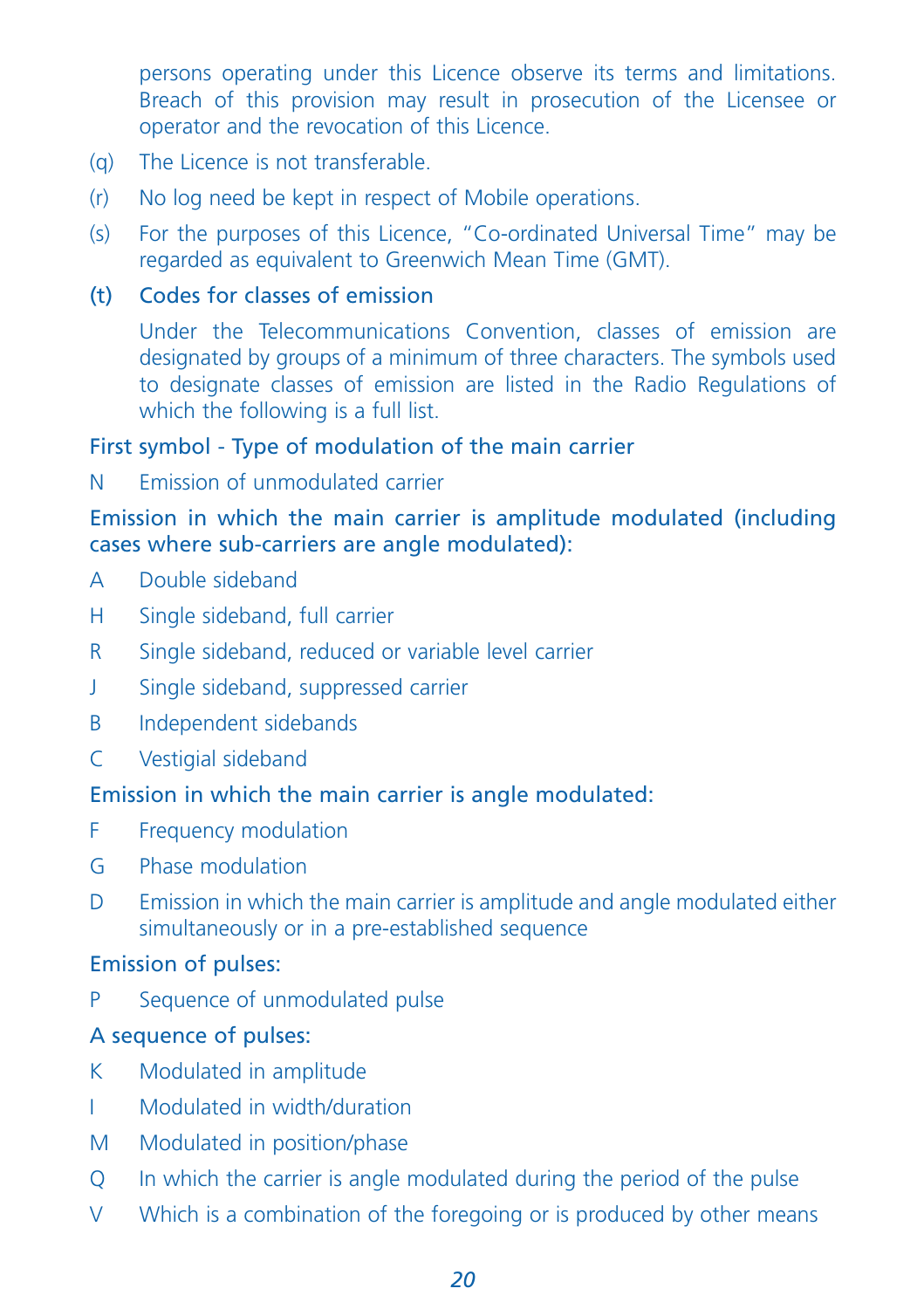- NB: Emissions where the main carrier is directly modulated by a signal which has been coded into quantized form (eg pulse code modulation) should be designated by A, H, R, J, B, C, F or G as appropriate.
- W Cases not covered above, in which an emission consists of the main carrier modulated, either simultaneously or in a pre-established sequence, in a combination of two or more of the following modes: amplitude, angle, pulse
- X Cases not otherwise covered
- NB: For the purpose of this Licence, modulation used only for short periods and for incidental purposes, such as identification or calling, may be ignored when calculating the emission designator. Double sideband emissions with reduced or suppressed carrier are included in the first character A.

# Second symbol - Nature of signal(s) modulating the main carrier

- 0 No modulating signal
- 1 A single channel containing quantized or digital information without the use of a modulating sub-carrier (excluding time-division multiplex)
- 2 A single channel containing quantized or digital information with the use of a modulating sub-carrier (excluding time-division multiplex)
- 3 A single channel containing analogue information
- 7 Two or more channels containing quantized or digital information
- 8 Two or more channels containing analogue information
- 9 Composite system with one or more channels containing quantized or digital information, together with one or more channels containing analogue information
- X Cases not otherwise covered

Third symbol - Type of information to be transmitted (in this context, the word "information" does not include information of a constant, unvarying nature such as that provided by standard frequency emissions or continuous wave or pulse radars)

- N No information transmitted
- A Telegraphy for aural reception
- B Telegraphy for automatic reception
- C Facsimile
- D Data transmission, telemetry, telecommand
- E Telephony
- F Television (video)
- W Combination of the above
- X Cases not otherwise covered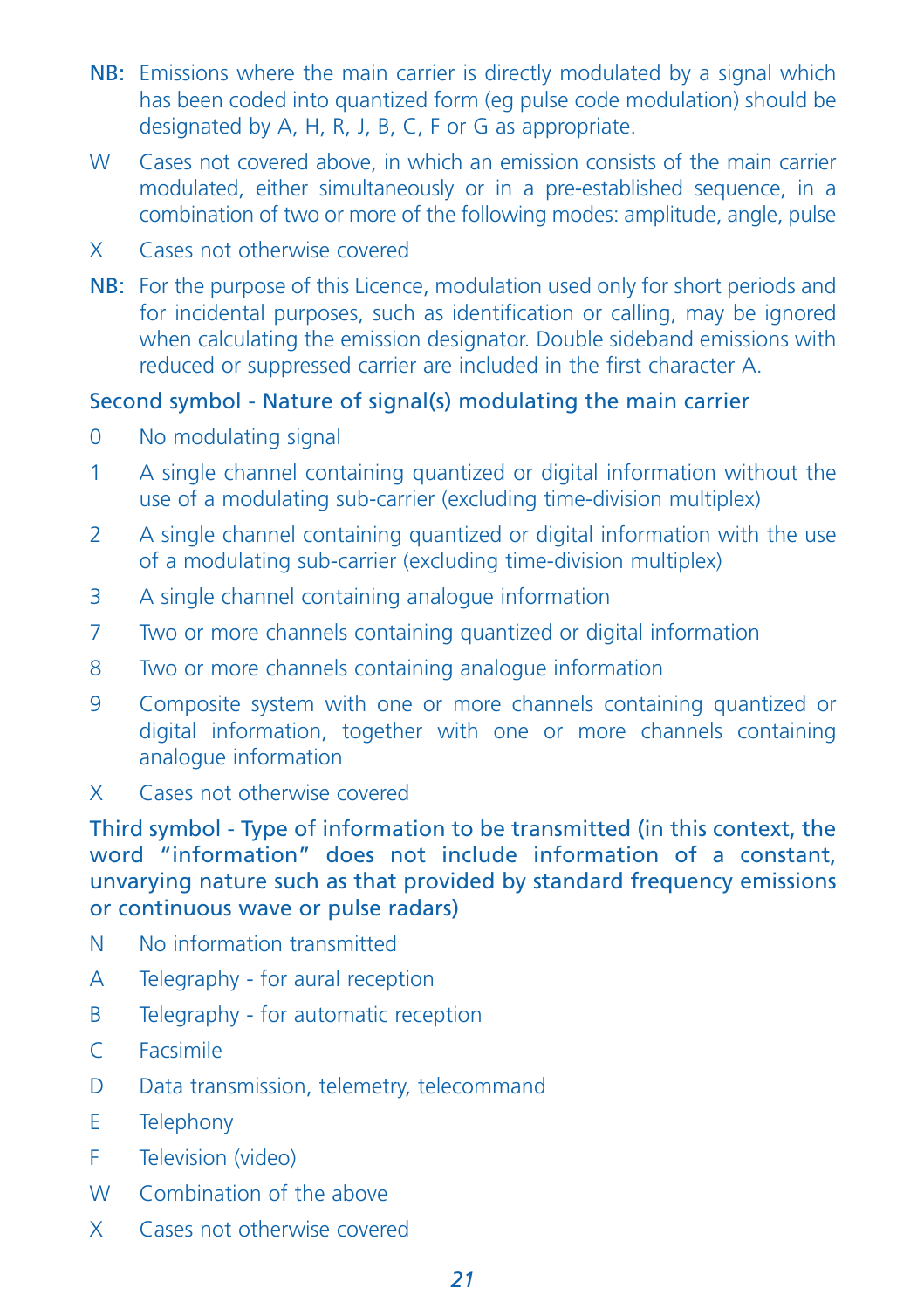The following examples of classes of emission and their symbols are given for the purpose of guidance only:

| Telephony (speech):                                                           |                  |
|-------------------------------------------------------------------------------|------------------|
| Single sideband, suppressed carrier (SSB)                                     | J3E.             |
| Frequency modulation (FM)                                                     | F3E              |
| Phase modulation (PM)                                                         | G <sub>3E</sub>  |
| Amplitude modulation (AM)                                                     | A <sub>3E</sub>  |
| Morse:                                                                        |                  |
| Hand sent, on/off keying of the carrier                                       | A1A              |
| Hand sent, on/off keying of the audio tone (FM transmitter)                   | F <sub>2</sub> A |
| Automatic reception, on/off keying of the carrier                             | A1B              |
| <b>RTTY/AMTOR:</b>                                                            |                  |
| Direct frequency shift keying of the carrier                                  | F <sub>1</sub> B |
| Frequency shift keyed audio tone (FM transmitter)                             | F <sub>2</sub> B |
| Frequency shift keyed audio tone (SSB transmitter)                            | J2B              |
| Packet/Data:                                                                  |                  |
| Direct frequency shift keying of the carrier                                  | F <sub>1</sub> D |
| Frequency shift keyed audio tone (FM transmitter)                             | F <sub>2</sub> D |
| Frequency shift keyed audio tone (SSB transmitter)                            | J2D              |
| Television:                                                                   |                  |
| Vestigial sideband (AM transmitter)<br>Slow scan television (SSB transmitter) | C3F<br>12        |
| Facsimile:                                                                    |                  |
| Frequency shift keyed audio tone (SSB transmitter)                            | J2C              |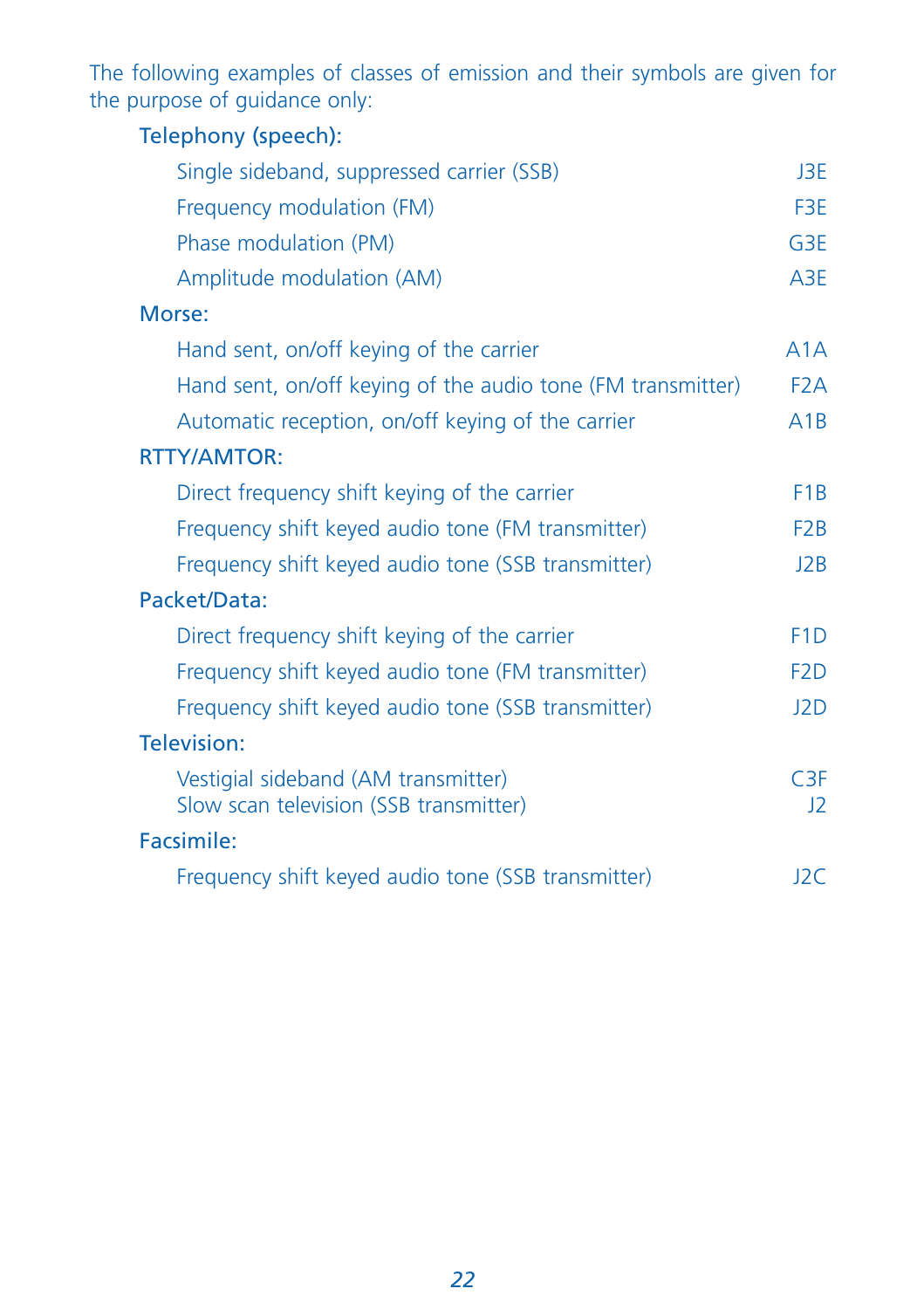(u) When telephony is used, the letters of the callsign may be confirmed by the pronouncement of well-known words of which the initial letters are the same as those in the callsign. The phonetic alphabet contained in Appendix S14 of the Radio Regulations, reproduced below, should be used:

|              | A Alpha      |          | <b>Juliet</b> | S Sierra  |
|--------------|--------------|----------|---------------|-----------|
| <sub>B</sub> | <b>Bravo</b> |          | K Kilo        | T Tango   |
|              | C Charlie    | L        | Lima          | U Uniform |
|              | D Delta      |          | M Mike        | V Victor  |
|              | E Echo       |          | N November    | W Whiskey |
|              | F Foxtrot    | $\Omega$ | Oscar         | $X$ X-ray |
|              | G Golf       | P        | Papa          | Y Yankee  |
|              | H Hotel      |          | Q Quebec      | Z Zulu    |
|              | I India      | R        | Romeo         |           |

- (v) When the Station must be identified in accordance with sub-clause  $7(2)$  (a), it is recommended that one of the following location identifiers be used:
	- (i) the full postcode,
	- (ii) latitude and longitude in degrees and minutes,
	- (iii) National Grid Reference correct to six figures,
	- (iv) International Amateur Radio Union (IARU) locator, or
	- (v) the address or other geographical description correct to 1km.
- (w) The following Regional Secondary Locators should be used immediately after the United Kingdom prefix "2" when identifying the Station in accordance with sub-clause 7(4) of this booklet:
	- D Isle of Man
	- I Northern Ireland
	- J Jersey
	- M Scotland
	- U Guernsey
	- W Wales
	- E England